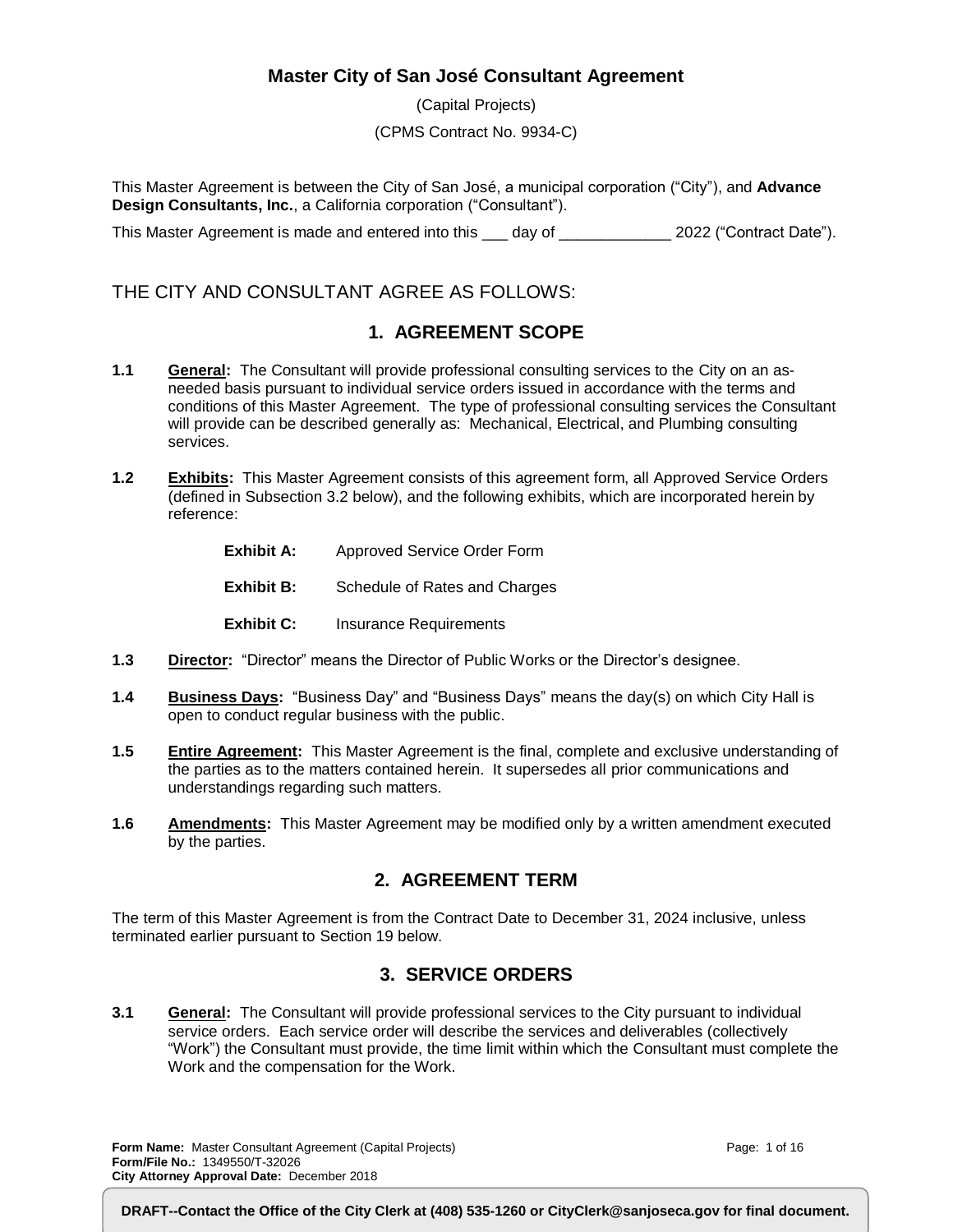- **3.2 Approved Service Order:** The City will not compensate the Consultant for any Work until the Director has executed the service order for such Work ("Approved Service Order").
- **3.3 Obligation to Issue:** The City has no obligation to issue any Approved Service Orders under this Master Agreement. The City may issue any number of Approved Service Orders provided that the sum of the maximum compensation of all Approved Service Orders cannot exceed the Maximum Total Compensation (defined in Subsection 10.1 below).
- **3.4 Preparation:** Each Approved Service Order will be in substantially the form specified in **Exhibit A**. Subject to the terms and conditions of this Master Agreement, the Consultant and the City will negotiate the specific requirements of each Approved Service Order.
	- **3.4.1 Director's Request to Prepare Proposal:** The Director will request the Consultant prepare a written service order proposal. The Director will either request the Consultant to include a draft scope of Work in its proposal, or provide the Consultant with a draft scope of Work upon which the Consultant must base its proposal.
	- **3.4.2 Meeting/Site Inspection:** As part of the Director's request for the Consultant to prepare a service order proposal, the Director may require the Consultant to meet to discuss the scope and location of the Work, the schedule of performance, and any other relevant details. The Director may also require the Consultant to conduct a site inspection for the purpose of identifying any issues that may need to be included in the scope of Work.
	- **3.4.3 Consultant Proposal:** The Consultant will prepare a written service order proposal in accordance with the Director's request. The Consultant will provide the proposal in both paper and electronic form. The proposal must include, but is not limited to, the following:
		- The proposed scope of Work;
		- The name and assignment of each of Consultant's professional employees who will be principally responsible for performing the Work;
		- The names of any subconsultants the Consultant would use and the portion of Work they would perform;
		- A time schedule and cost for providing the Work; and
		- Any other information requested by the Director.
	- **3.4.4 Final Service Order:** Once the Consultant and the Director agree on the terms and conditions of the proposed service order, the City will prepare the final service order.
- **3.5 Incorporation of Terms and Conditions:** Each Approved Service Order incorporates the terms and conditions of this Master Agreement, and becomes a part of this Master Agreement.
	- **3.5.1 No Conflicts:** An Approved Service Order must be consistent with and can not alter the terms and conditions of this Master Agreement.
	- **3.5.2 Agreement Controls:** The terms and conditions of this Master Agreement control over the terms and conditions contained in an Approved Service Order – even if the Approved Service Order expressly states that it is intended to control. Any conflicting terms and conditions in an Approved Service Order are invalid and unenforceable.

**Form Name:** Master Consultant Agreement (Capital Projects) **Form/File No.:** 1349550/T-32026 **City Attorney Approval Date:** December 2018

Page: 2 of 16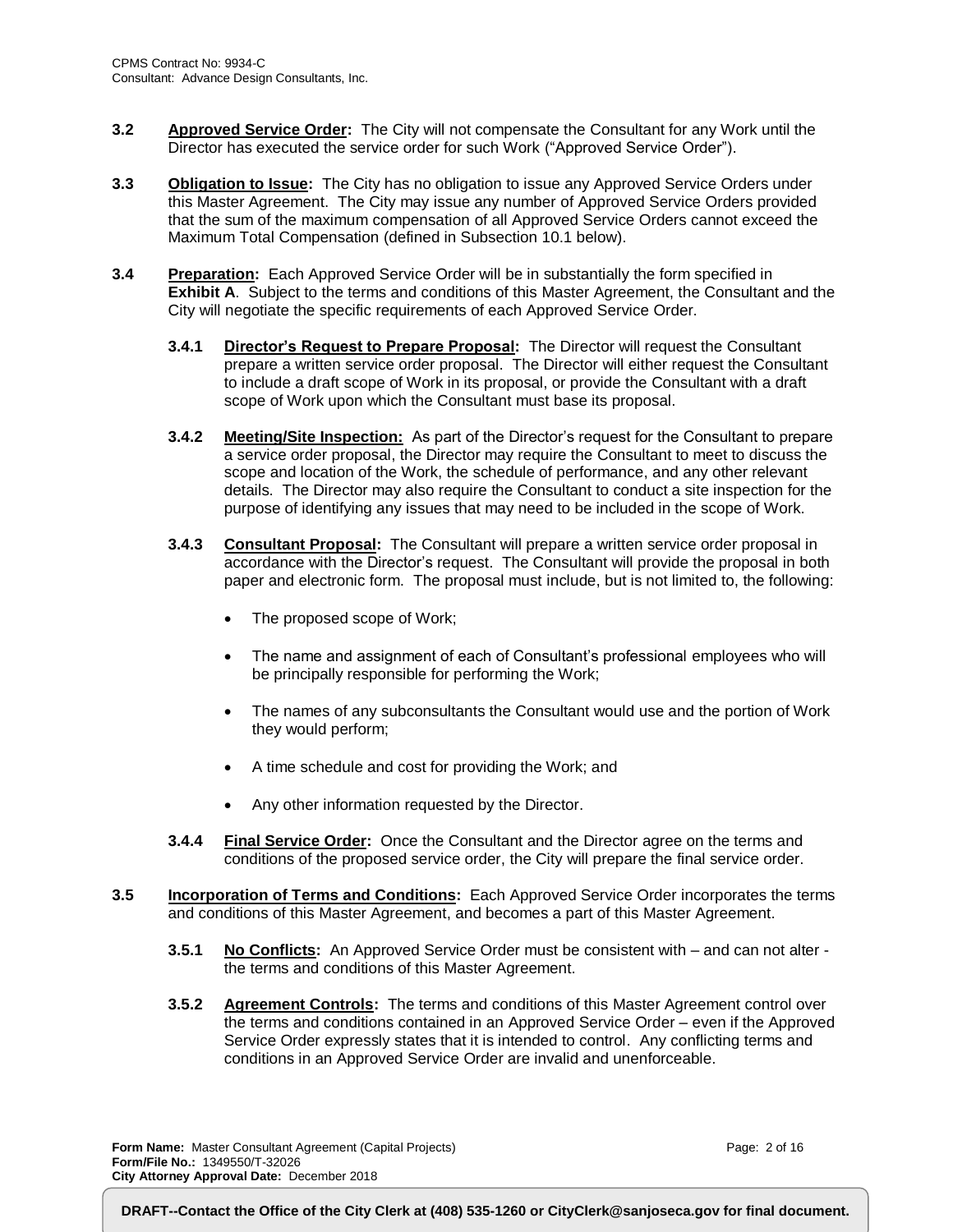**3.6 Performance:** Subject to Subsection 3.5 above, the Consultant must perform the Work in accordance with the specific requirements of the Approved Service Order. The Consultant must coordinate and cooperate with City staff, consultants and contractors in performing the Work, and must perform the Work to the Director's satisfaction.

### **4. DESIGN SERVICE REQUIREMENTS**

- **4.1 General:** This Section applies to any design services the Consultant performs as part of an Approved Service Order.
- **4.2 Standard Documents:** The Consultant is, or will become, familiar with the City of San José, Department of Public Works, Standard Specifications, dated July 1992 (and any amendments thereto), the City of San José, Department of Public Works, Standard Details, dated July 1992 (and any amendments thereto), and any other standard documents the City uses to design and implement its capital projects (collectively "Standard Project Documents").
- **4.3 Use of Standard Documents:** Unless the Director provides prior written approval to the contrary, the final design documents prepared by the Consultant must be based on, and must incorporate, the Standard Project Documents.

#### **5. CITY'S CONTRACT MANAGER**

Attachment B of each Approved Service Order will identify the City's contract manager. The City can change its contract manager by providing the Consultant with written notice.

### **6. CONSULTANT'S STAFFING**

- **6.1 Consultant's Contract Manager and Other Staffing:** Attachment B of each Approved Service Order will identify the following:
	- The Consultant's contract manager, and
	- The Consultant(s) and/or employee(s) of the Consultant *principally responsible* for providing the Work.

Attachment B will also indicate whether any of the identified persons are required to file a Statement of Economic Interests, Form 700 ("Form 700"), provided that the individual does not have a current Form 700 on file with the City Clerk for a separate agreement with the City. Anyone required to file a Form 700 must do so in accordance with the requirements of Subsection 17.2 below.

- **6.2 Contract Manager's Authority:** The Consultant's contract manager must be authorized to act on behalf of the Consultant for purposes of decisions regarding the Approved Service Order.
- **6.3 Staffing Changes:** The Director's prior written approval is required for the Consultant to remove, replace or add to any of its staffing identified in Attachment B of an Approved Service Order.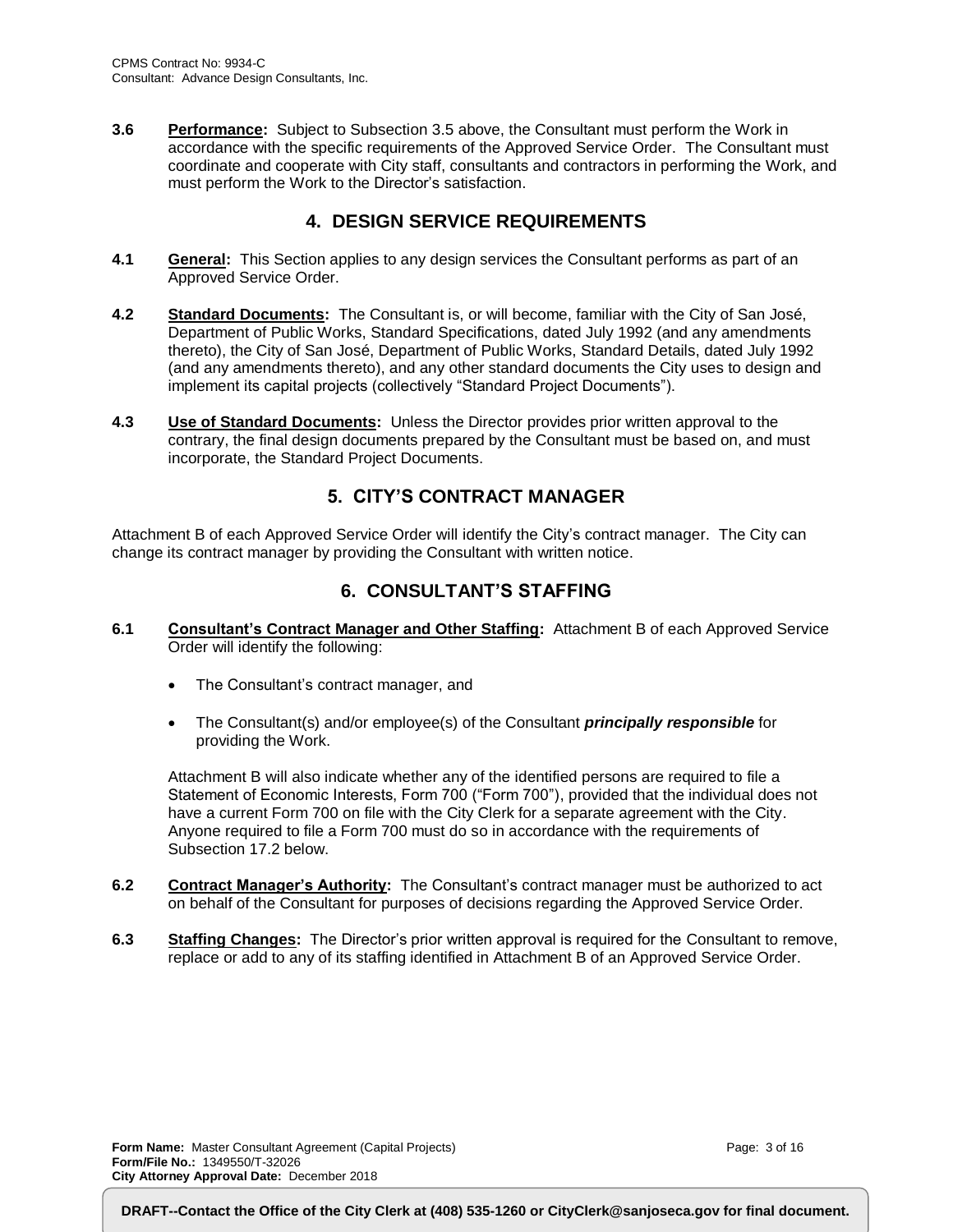## **7. USE OF SUBCONSULTANTS**

- **7.1 Authority to Use:** Attachment B of each Approved Service Order will state whether or not the Consultant can use subconsultants to provide any part of the Work. If Attachment B does not authorize the Consultant to use subconsultants, then the Director's prior written approval is required for the Consultant to use a subconsultant to perform any part of the Work.
- **7.2 Use of Subconsultants:** If Attachment B of an Approved Service Order authorizes the use of one or more subconsultants, then it will identify the name of each such subconsultant and the portion of Work each such subconsultant will perform. The Director's prior written consent is required for the Consultant to remove, replace or add to the subconsultants identified in Attachment B.
- **7.3 Subconsultant Work:** The Consultant warrants all services and deliverables provided by any subconsultant it uses, and represents that each such subconsultant is specially trained, experienced, and competent to perform its portion of the Work.

### **8. INDEPENDENT CONTRACTOR**

- **8.1 General:** The Consultant has complete control over its operations and employees, and is an independent contractor. The Consultant is not an agent or employee of the City, and does not represent or act as the City's agent or employee. The Consultant does not have any rights to retirement benefits or other benefits accruing to City employees, and expressly waives any claim it may have to any such rights.
- **8.2 Subcontractors:** As an independent contractor, the Consultant has complete control over its subconsultants, subcontractors, suppliers, agents and any other person or entity with whom the Consultant contracts in furtherance of this Master Agreement and/or any Approved Service Order (collectively "Subcontractors"). Subject to the requirements of Section 7 above, the Consultant is solely responsible for selecting, managing and compensating its Subcontractors, and for ensuring they comply with this Master Agreement.
- **8.3 Indemnity:** The Consultant shall place in each Subcontractor agreement indemnity obligations in favor of the City in the exact form and substance of those contained in Section 11 below.

### **9. STANDARD OF PERFORMANCE**

The Consultant represents that it will only perform Work for which it possesses all necessary training, licenses and permits. The Consultant represents that its performance of all such Work will conform to the standard of practice of a professional that specializes in performing professional services of a like nature and complexity.

#### **10. COMPENSATION**

- **10.1 Maximum Compensation:** There is a maximum compensation for this Agreement and a separate maximum compensation for each Approved Service Order.
	- **10.1.1 Maximum Total Compensation – Agreement:** The maximum *total, aggregate* compensation the City will pay the Consultant for all professional fees, costs and expenses for all Approved Service Orders issued under this Master Agreement shall not exceed **\$1,000,000.00** ("Maximum Total Compensation").
	- **10.1.2 Maximum Compensation – Service Order:** The cover page of each Approved Service Order will specify the maximum amount payable to the Consultant for all professional

**Form Name:** Master Consultant Agreement (Capital Projects) **Form/File No.:** 1349550/T-32026 **City Attorney Approval Date:** December 2018

Page: 4 of 16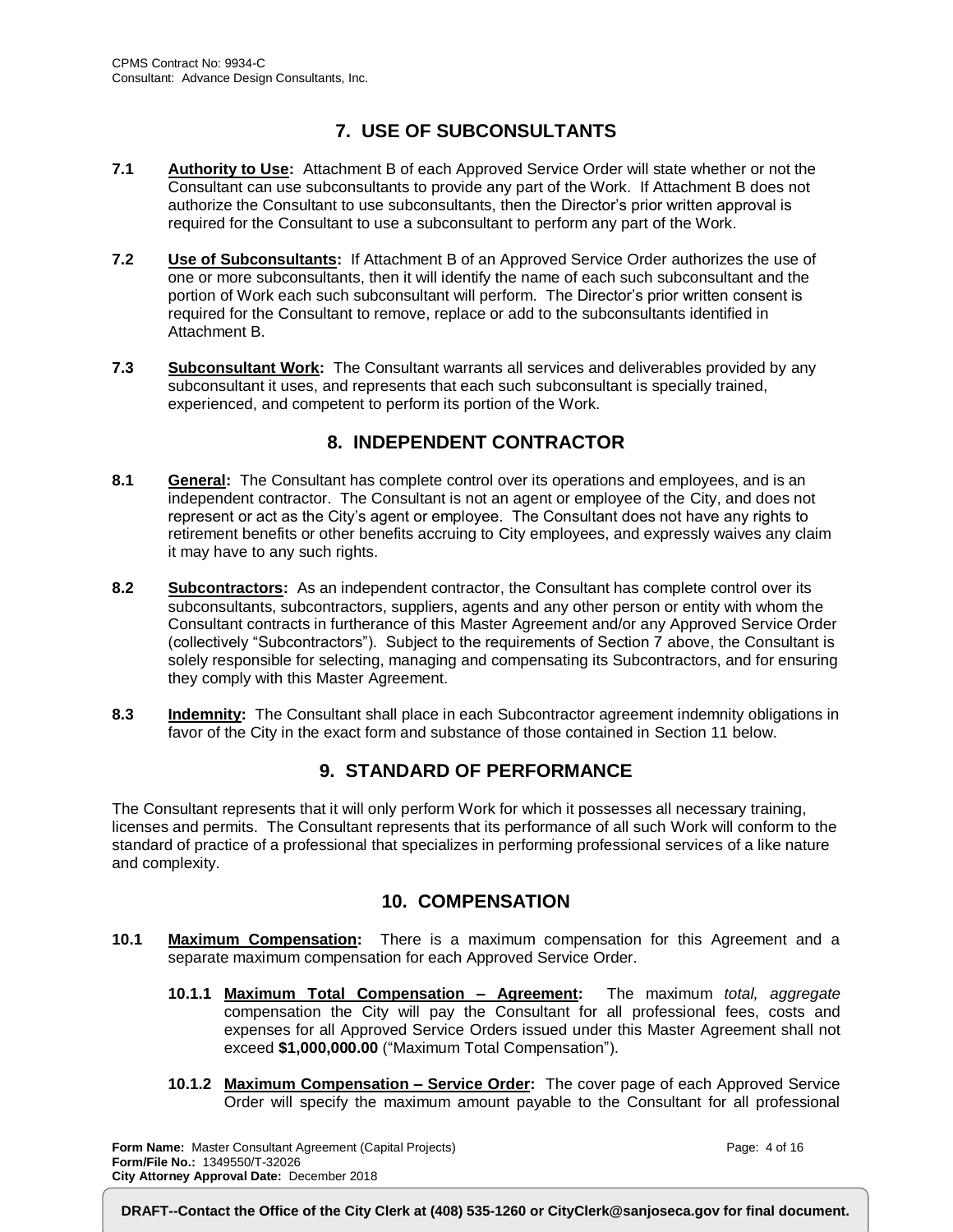fees, costs and expenses related to the Consultant providing the Work ("Maximum Service Order Compensation"). The Consultant shall complete all Work required by the Approved Service Order for no more than the Maximum Service Order Compensation.

- **10.2 Exhibit B – Schedule of Rates and Charges: Exhibit B** sets forth a schedule of the Consultant's rates and charges ("Schedule of Rates and Charges") that applies to any services provided in an Approved Task Order on a time and materials basis. The Schedule of Rates and Charges is subject to the following requirements:
	- **10.2.1 Premium Pay:** "Premium Pay" is a special pay rate for working during times that are less desirable, such as weekends, holidays or late shifts. The City will not pay the Consultant Premium Pay.
	- **10.2.2 No Increases:** The City will not increase the Schedule of Rates and Charges during the Master Agreement term.
	- **10.2.3 Conflict:** In the event of a discrepancy between this Section and the Schedule of Rates and Charges, this Section governs.
- **10.3 Compensation Table:** Attachment C of each Approved Service Order is a compensation table setting forth the manner in which the City will pay the Maximum Service Order Compensation ("Compensation Table"). Each Compensation Table is subject to the terms and conditions set forth below in Subsections 10.4 through 10.7.
- **10.4 Compensation Table – Part 1:** Part 1 of the Compensation Table addresses compensation for the various tasks performed in accordance with the Approved Service Order. The following terms and conditions apply to Part 1 of the Compensation Table.
	- **10.4.1 Task Numbers (Column 1):** Column 1 sets forth the task number(s) for which the City will compensate the Consultant. Each task number corresponds to the same task number in Attachment A of the Approved Service Order. If a task number included in Attachment A is not included in the Compensation Table, then the City will not compensate the Consultant separately for that task, and payment for such task is deemed included in the other task(s) for which the Consultant is receiving compensation.
	- **10.4.2 Basis of Compensation (Column 2):** Column 2 identifies whether the City will pay the Consultant for the task(s) on a time-and-materials basis or on a fixed-fee (or lump-sum) basis.
	- **10.4.3 Invoice Period (Column 3):** Column 3 identifies when the Consultant must submit its invoice for payment. If invoicing is monthly, the Consultant must submit its invoice to the City by the  $10<sup>th</sup>$  Business Day of each month for Work completed during the previous month. If invoicing is upon the completion of a task or group of tasks, the Consultant must submit its invoice to the Director within 20 Business Days following completion of the task(s) to the Director's satisfaction. If invoicing is upon the completion of all Work, the Consultant must submit its invoice to the Director within 20 Business Days following completion of all Work to the Director's satisfaction.
		- **10.4.3.1 Invoice:** Each invoice must include sufficient information and supporting documents to establish to the Director's satisfaction that the Consultant is entitled to the payment requested. The City will pay the undisputed portion of the invoice amount within 20 Business Days of the Director's approval of such undisputed amount.

**Form Name:** Master Consultant Agreement (Capital Projects) **Form/File No.:** 1349550/T-32026 **City Attorney Approval Date:** December 2018

Page: 5 of 16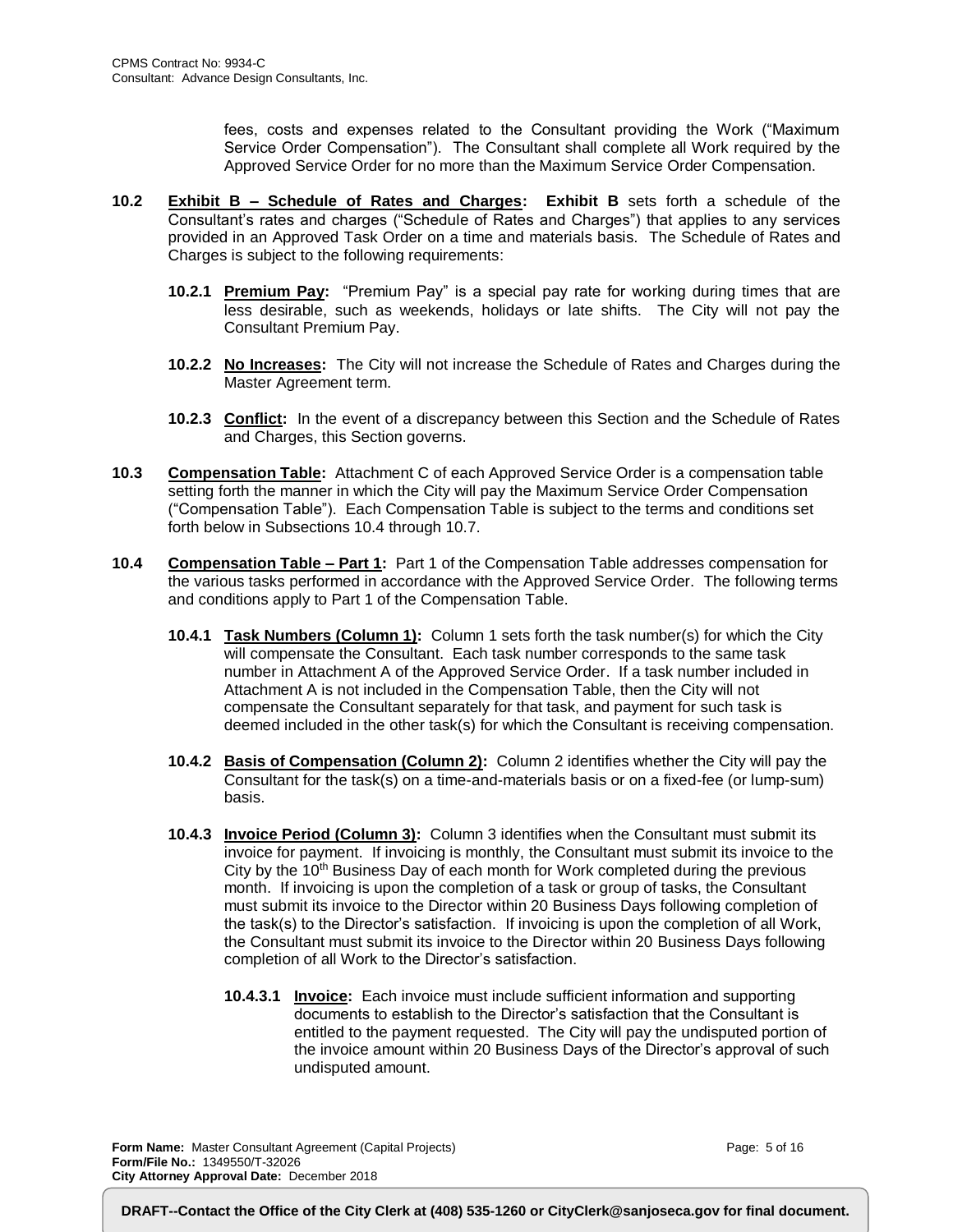- **10.4.3.2 Invoices Based on Time and Materials:** If time and materials is the basis of compensation, then the Consultant will base its invoice on the hours, professional fees, costs, and charges associated with the Work completed during the invoice period. If the Consultant is entitled to reimbursable expenses and/or separate payment for subconsultant costs, the invoice will include such expenses and/or costs associated with the Work completed during the invoice period. The City will compensate the Consultant in accordance with the Schedule of Rates and Charges attached to this Master Agreement as **Exhibit B**.
- **10.4.3.3 Monthly Invoices Based on Fixed Fee:** If the Consultant invoices monthly for a "fixed fee," then the Consultant will base its monthly invoice on the percentage of Work completed during the previous month. If the task(s) completed the previous month involve the Consultant performing construction administration services, the percentage of work completed during the previous month will be measured based on the percentage of construction completed during the previous month. If the Consultant is entitled to reimbursable expenses and/or separate payment for subconsultant costs, the invoice will include such expenses and/or costs incurred during the previous month.
- **10.4.4 Compensation (Column 4):** Column 4 sets forth the total compensation the City will pay the Consultant for completing the task(s).
	- **10.4.4.1 Time & Materials:** If time and materials is the basis of compensation, then the amount in Column 4 is a "not-to-exceed" or maximum amount. Any hours worked for which payment would result in a total exceeding the amount in Column 4 is at no cost to the City. If the Consultant completes the task(s) for less than the amount set forth in Column 4, the Director (in the Director's sole discretion) *may* use the cost savings to increase the budget of another task. The Director must authorize such reallocation of cost savings in writing.
	- **10.4.4.2 Fixed Fee:** If "fixed fee" is the basis of compensation, then the Consultant must complete the task(s) for the amount set forth in Column 4. Any hours worked for which payment would result in a total exceeding the amount in Column 4 are at no cost to the City.
- **10.5 Compensation Table – Part 2:** Part 2 of the Compensation Table indicates whether or not the City will reimburse the Consultant separately for expenses incurred in providing the Work. The following terms and conditions apply if the City reimburses the Consultant separately for expenses.
	- **10.5.1 Subconsultants:** The cost of subconsultants is not treated as a reimbursable expense. Subsection 10.6 below addresses payment for the cost of subconsultants.
	- **10.5.2 Maximum Amount of Reimbursable Expenses:** The City will reimburse the Consultant for expenses up to the maximum amount set forth in the last column of Part 2. Any expenses that the Consultant incurs in excess of the stated maximum are at no cost to the City.
	- **10.5.3 Expenses That Are Reimbursable:** Any reimbursement to the Consultant is limited to the expenses set forth below in the Reimbursable Expense Schedule. The City will reimburse these expenses at actual cost only unless a markup is specified.

**Form Name:** Master Consultant Agreement (Capital Projects) **Form/File No.:** 1349550/T-32026 **City Attorney Approval Date:** December 2018

Page: 6 of 16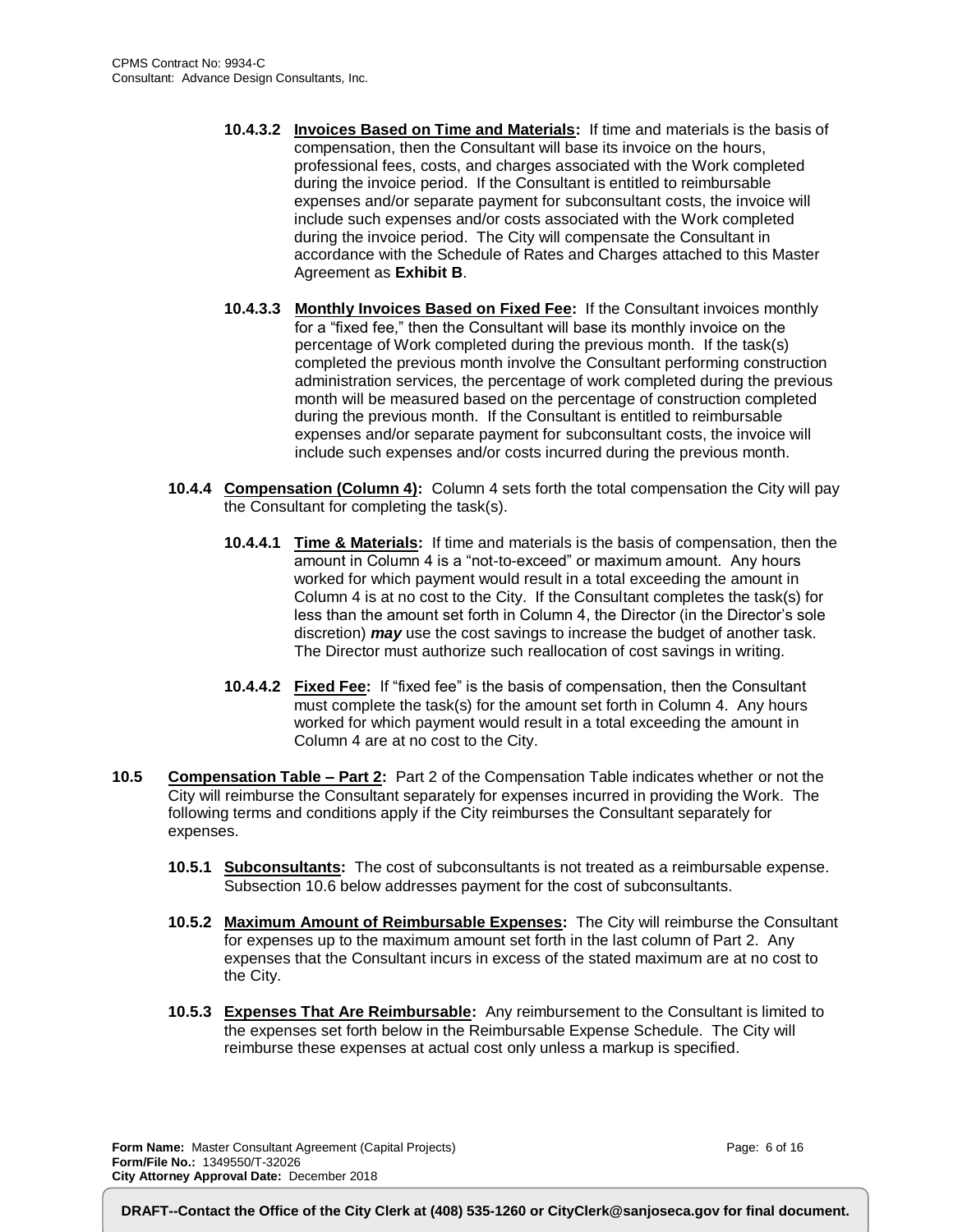|    | Mark Up                                                                                                                                                                                                                                                                                                                                                                                                                             |                                       |
|----|-------------------------------------------------------------------------------------------------------------------------------------------------------------------------------------------------------------------------------------------------------------------------------------------------------------------------------------------------------------------------------------------------------------------------------------|---------------------------------------|
| 1. | The cost of mailing, shipping and/or delivery of any documents or materials.                                                                                                                                                                                                                                                                                                                                                        | No Markup                             |
| 2. | The cost of photographing, printing, reproducing and/or copying any<br>documents or materials.                                                                                                                                                                                                                                                                                                                                      | No Markup                             |
| 3. | Telephone and facsimile transmission charges.                                                                                                                                                                                                                                                                                                                                                                                       | No Markup                             |
| 4. | The rental of any specialized equipment to the extent the City's contract<br>manager has preapproved, in writing, the cost of such rental.                                                                                                                                                                                                                                                                                          | As specified,<br>not to exceed<br>10% |
| 5. | With the written pre-authorization of the City's contract manager, mileage<br>and other travel-related expenses to the same extent that the City<br>reimburses its employees pursuant to the Employee Travel Policy (City<br>Policy Manual, Sections 1.8.2 and 1.8.3). The Consultant acknowledges<br>that it has received a copy of Sections 1.8.2 and 1.8.3 and is familiar with<br>these sections of the Employee Travel Policy. | No Markup                             |
| 6. | Any expenses expressly identified as being reimbursable in the Schedule of<br>Rates and Charges or in an Approved Service Order.                                                                                                                                                                                                                                                                                                    | As specified,<br>not to exceed<br>10% |

- **10.6 Compensation Table – Part 3:** Part 3 indicates whether the City will compensate the Consultant separately for subconsultant costs incurred in providing any part of the Work. If the City will compensate the Consultant for subconsultant costs, the City will do so in accordance with the following terms and conditions.
	- **10.6.1 Actual Costs:** The Consultant can invoice the City for no more than the actual cost of each subconsultant plus a specified markup not to exceed 5%.
	- **10.6.2 Schedule of Rates and Charges:** Any subconsultant rates and charges set forth in the Schedule of Rates and Charges must be the subconsultant's actual rates and charges exclusive of any markup. The City will compensate the Consultant in accordance with those rates and charges.
	- **10.6.3 Maximum Amount:** For each Approved Service Order, the City will compensate the Consultant for all subconsultants in a total amount not to exceed the amount set forth in the last column of Part 3. Any additional subconsultant costs that the Consultant incurs in excess of the specified maximum amount are at no cost to the City.
- **10.7 Prevailing Wage - General:** In accordance with Chapter 14.09 of Title 14 of the San José Municipal Code, entitled "Prevailing Wage Requirements for City Contracts Involving Public Works," certain work performed by the Consultant may be subject to the payment of prevailing wages under Chapter 1 of Part 7 of the California Labor Code, starting with Labor Code Section 1720. which requires the payment of prevailing wages to all workers performing "construction." For purposes of this Master Agreement, "construction" has the meaning set forth in California Labor Code Section 1720(a) and includes construction-oriented work performed during the

**Form Name:** Master Consultant Agreement (Capital Projects) **Form/File No.:** 1349550/T-32026 **City Attorney Approval Date:** December 2018

Page: 7 of 16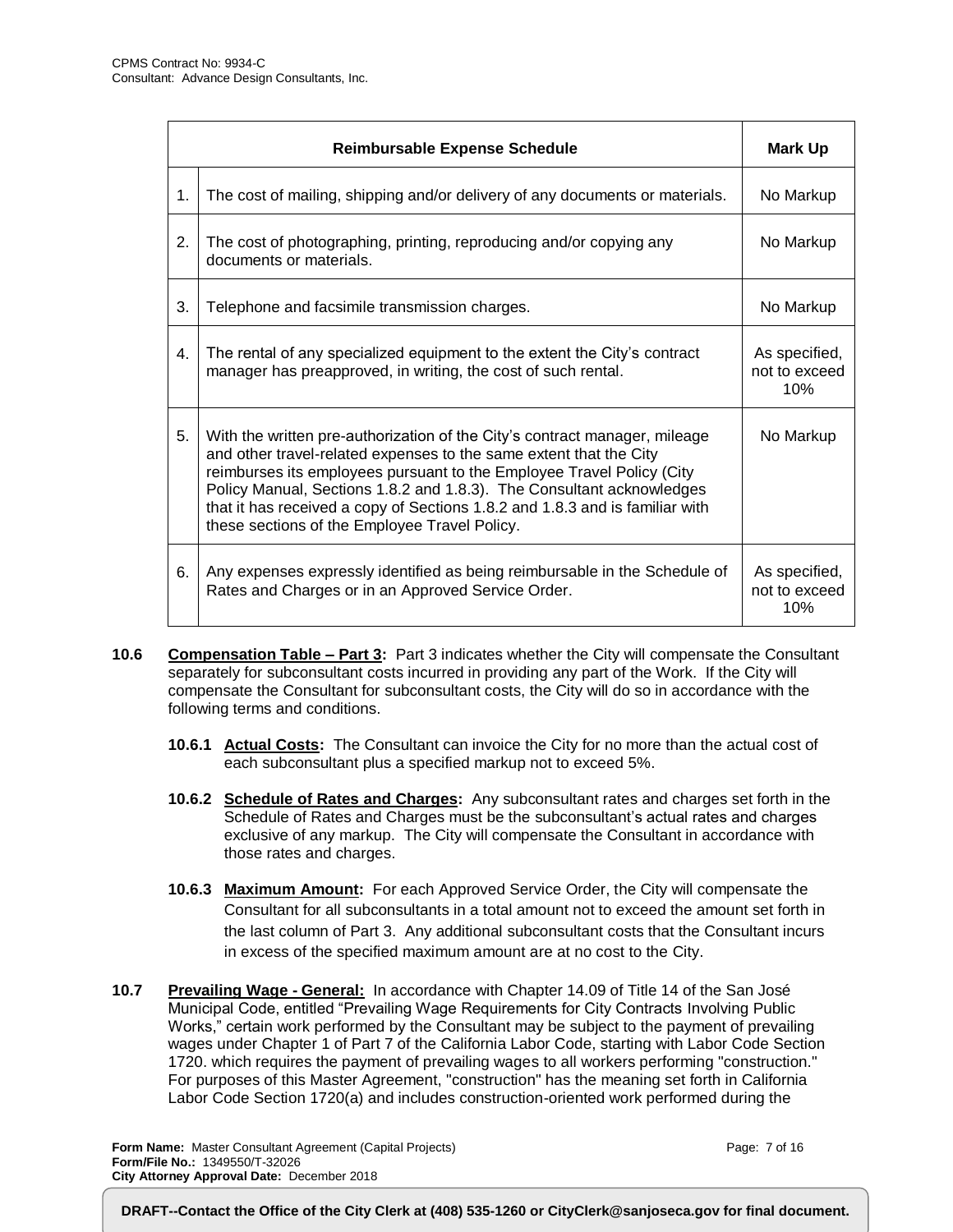design and preconstruction phases, such as inspection, surveying, drilling, trenching, and excavation ("Construction").

- **10.7.1 Prevailing Wage Requirement:** Notwithstanding anything to the contrary in this Master Agreement, the Consultant shall pay, or cause to be paid, the applicable prevailing wage to all workers performing work pursuant to an Approved Service Order if the work is prevailing wage work under the California Labor Code. The applicable prevailing wage shall be the wage rate established by the State Department of Industrial Relations for the applicable job classification.
- **10.7.2 Records:** The Consultant shall maintain, or cause to be maintained, all records documenting the payment of prevailing wages, including, but not limited to, certified payroll records conforming to California Labor Code Section 1776. The Consultant shall maintain these records in accordance with the requirements of Subsection 16.1 of this Master Agreement. The Consultant shall provide to the City, at no cost to the City, a copy of all such records within 10 Business Days of a request for such records by the division of the City responsible for labor compliance.
- **10.7.3 Subcontractors:** The Consultant shall include these provisions in all Subcontractor agreements involving Construction.
- **10.8 Tax Forms Required:** The following are conditions on the City's obligation to process any payment under the Master Agreement or any Approved Service Order:
	- **10.8.1 U.S. Based Person or Entity:** If the Consultant is a U.S. based person or entity, the Consultant acknowledges and agrees that the Consultant is required to provide the City with a properly completed Internal Revenue Service Form W-9 before the City will process payment. If the Consultant is a U.S. based person or entity, but has neither a permanent place of business in California nor is registered with the California Secretary of State to do business in California, the Consultant acknowledges and agrees that the Consultant is required to provide the City with a properly completed California Franchise Tax Board form related to nonresident withholding of California source income.
	- **10.8.2 Non-U.S. Based Person or Entity:** If the Consultant is not a U.S. based person or entity, the Consultant acknowledges and agrees that the Consultant is required to provide the City with the applicable Internal Revenue Service form related to its foreign status and a California Franchise Tax Board form related to nonresident withholding before the City will process payment.

#### **11. INDEMNIFICATION**

- **11.1 Indemnification:** The Consultant will defend, indemnify and hold harmless the City and its officers, employees and agents against all claims, losses, damages, injuries, expenses or liabilities (collectively "Indemnifiable Event") to the extent such Indemnifiable Event arises out of, pertains to, or relates to any of the following: **(a)** the Consultant's negligent performance of any Services, **(b)** any negligent act or omission, recklessness or willful misconduct of the Consultant, any of its subcontractors, anyone directly or indirectly employed by either the Consultant or any of its subcontractors, or anyone that they control, **(c)** any infringement of the patent rights, copyright, trade secret, trade name, trademark, service mark or any other proprietary right of any person(s) caused by the City's use of any Services, deliverables or other items provided by the Consultant pursuant to the requirements of this Master Agreement, or **(d)** any breach of this Master Agreement.
- **11.2** Omitted.

**Form Name:** Master Consultant Agreement (Capital Projects) **Form/File No.:** 1349550/T-32026 **City Attorney Approval Date:** December 2018

Page: 8 of 16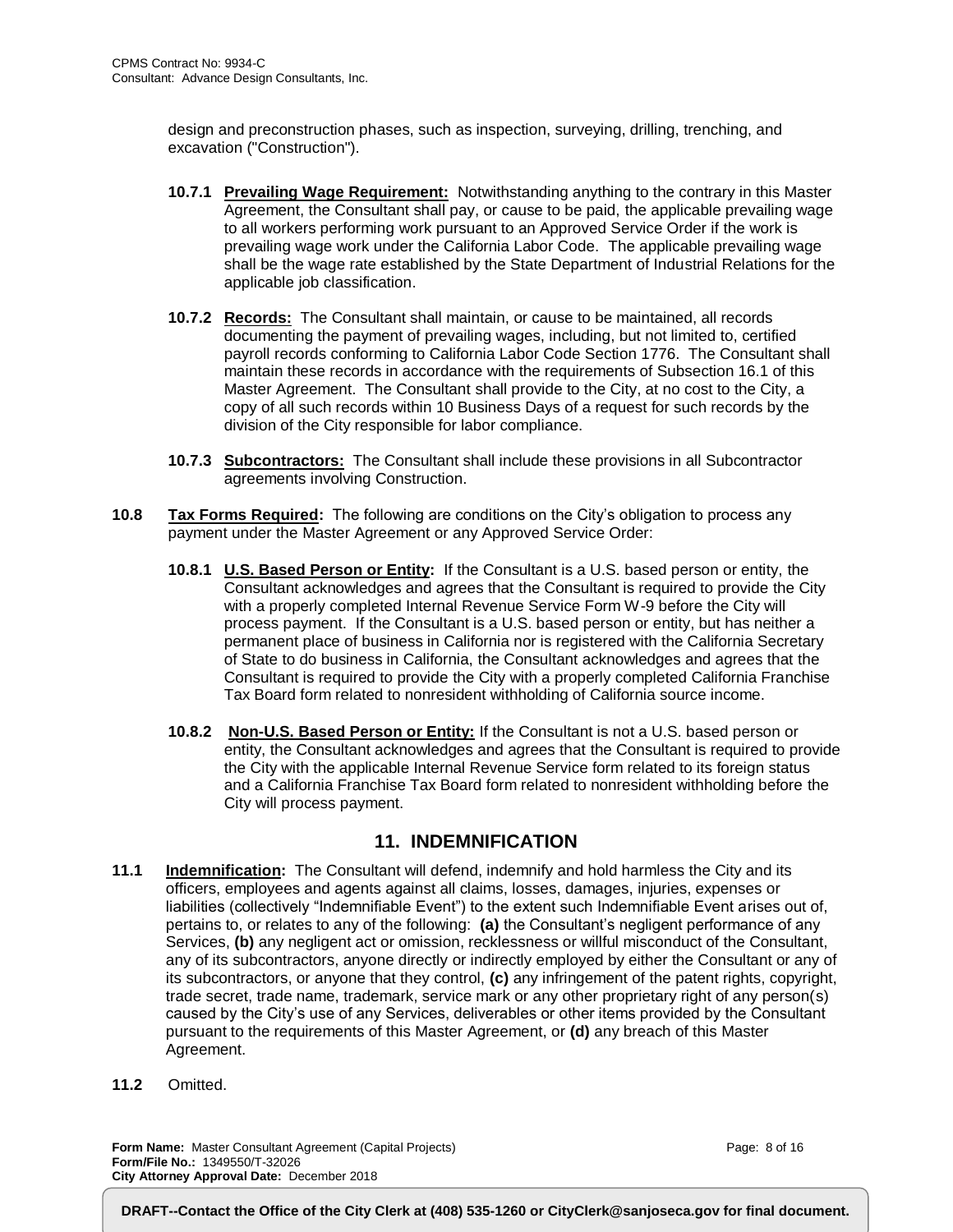- **11.3 Applicable Law/Duty to Defend:** The Consultant's indemnity obligations apply to the maximum extent allowed by law and includes defending the City, its officers, employees and agents as set forth in Section 2778 and 2782.8 of the California Civil Code. Upon the City's written request, the Consultant, at its own expense, must defend any suit or action that is subject to the Consultant's indemnity obligations.
- **11.4 Insurance:** The City's acceptance of any insurance in accordance with Section 12 of this Master Agreement does not relieve the Consultant from its indemnity obligations. The Consultant's indemnity obligations apply whether or not the insurance required by this Master Agreement covers any damages or claims for damages.
- **11.5 Survival:** The Consultant's indemnity obligations survive the expiration or earlier termination of the Master Agreement.

#### **12. INSURANCE REQUIREMENTS**

- **12.1 General:** The Consultant shall comply with the insurance requirements set forth in **Exhibit C** for the Master Agreement term.
- **12.2 Documentation:** Before performing any services, the Consultant must submit to the City's designated risk manager ("Risk Manager"), for the Risk Manager's written approval, all documents demonstrating compliance with the requirements of **Exhibit C**.
- **12.3 Changes:** The Risk Manager may amend or waive, in writing, any of the requirements contained in **Exhibit C**.

### **13. OWNERSHIP OF WORK PRODUCT**

- **13.1 Ownership:** The City owns all rights in and to any of the following work product (including electronic equivalents) without restriction or limitation upon their use immediately when and as created by the Consultant or any other person engaged directly or indirectly by the Consultant to perform the Consultant's services pursuant to an Approved Service Order: reports, drawings, plans, data, software, models, elevations, sections, details, schedules, diagrams, specifications, studies, surveys, information, sketches, and documents or other materials developed or discovered (collectively "Work Product").
- **13.2 Copyright:** To the extent permitted by Title 17 of the United States Code, the Work Product is deemed a work for hire and all copyrights in such Work Product are the property of the City. In the event it is ever determined that any Work Product is not a work for hire under United States law, the Consultant hereby assigns to the City all copyrights to such works when and as created.
- **13.3 City's Reuse:** Notwithstanding Subsection 13.1, the City's reuse of any Work Product is subject to California Business and Professions Code Sections 5536.25, 6735, 6735.3, 6735.4 or 8761.2, whichever is applicable.
- **13.4 Consultant's Reuse:** With the Director's prior written consent, the Consultant may retain and use copies of the Work Product for reference and as documentation of experience and capabilities.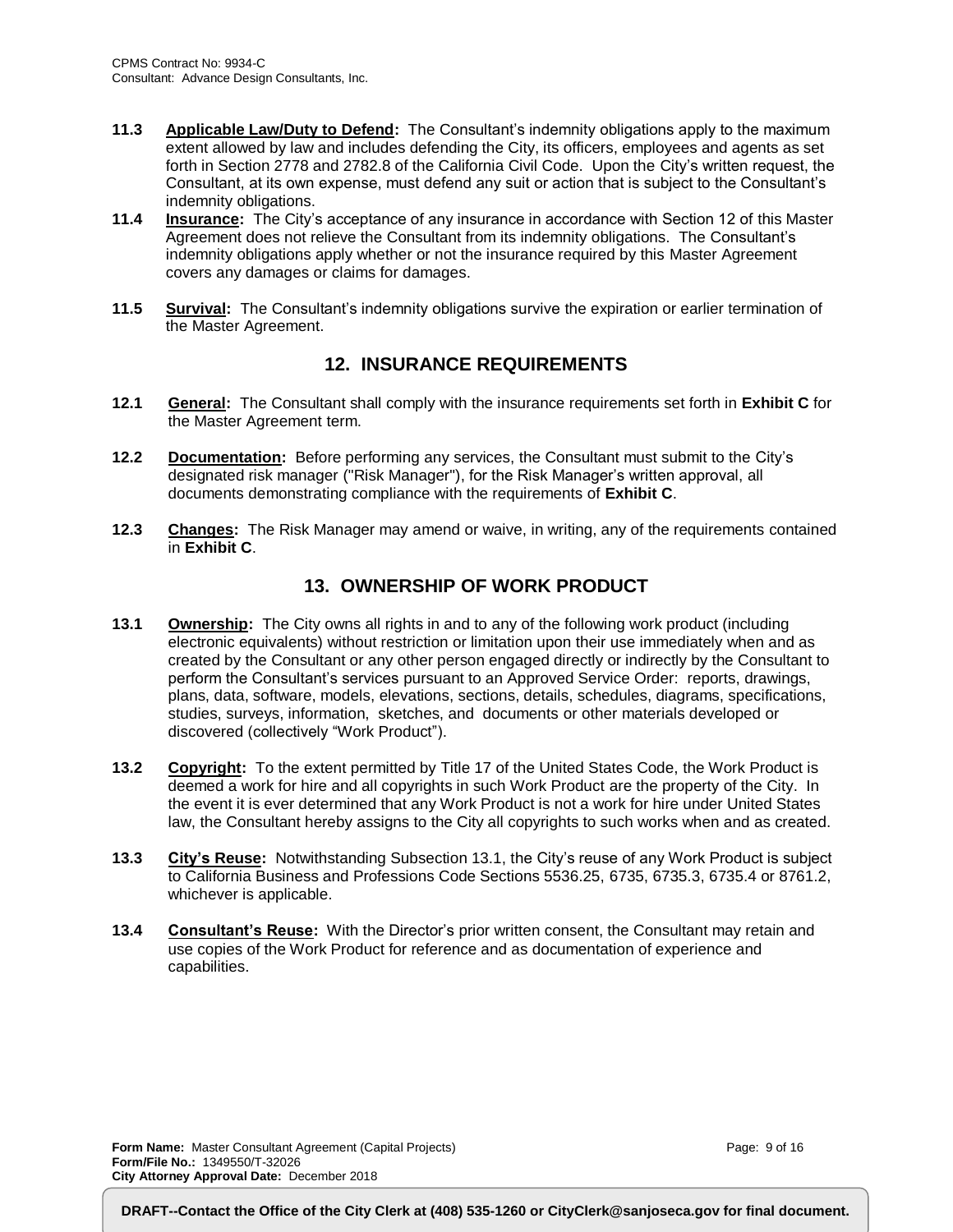## **14. DISCLOSURE OF WORK PRODUCT**

- **14.1 Prohibition:** Except as authorized by the Director or as otherwise required by law, the Consultant shall not disclose any of the following to a third party: (a) Work Product, (b) discussions between the City and Consultant, or (c) information prepared, developed or received by the Consultant or any of its Subcontractors in the course of performing any Work.
- **14.2 Notification:** The Consultant will immediately notify the Director if it is requested by a third party to disclose any Work Product, discussions or information that the Consultant is otherwise prohibited from disclosing.
- **14.3 Limit on Prohibition:** The prohibition in Subsection 14.1 above does not apply to disclosures by and between the Consultant and its Subcontractors that are needed to perform any Work.
- **14.4 Survival:** This Section 14 survives the expiration or earlier termination of this Master Agreement.

### **15. AUDIT/INSPECTION OF RECORDS**

- **15.1 Retention Period:** The Consultant shall retain the following records (collectively "Records") for a minimum of 3 years from the date of the City's final payment to the Consultant under this Master Agreement or for any longer period required by law:
	- All ledgers, books of accounts, invoices, vouchers, canceled checks, and other records relating to the Consultant's charges for performing services, or to the Consultant's expenditures and disbursements charged to the City; and
	- All Work Product and other records evidencing Consultant's performance.
- **15.2 Producing Records:** At any time during the Master Agreement term or during the period of time that the Consultant is required to retain the Records, the City Manager, the Director, the City Attorney, the City Auditor, or a designated representative of any of these officers may request, in writing, production of all or a portion of the Records. The Consultant shall produce the requested Records at City Hall during normal business hours, or at any other location and time mutually agreed upon by the parties. The Consultant shall produce the requested Records at no cost to the City.
- **15.3 State Auditor:** In accordance with Government Code Section 8546.7, the Consultant may be subject to audit by the California State Auditor with regard to the Consultant's performance of this Master Agreement if the compensation if the Maximum Total Compensation exceeds \$10,000.

#### **16. NONDISCRIMINATION/NON-PREFERENCE**

**16.1 Prohibition:** The Consultant shall not discriminate against or grant preferential treatment to any person on the basis of race, sex, color, age, religion, sexual orientation, actual or perceived gender identity, disability, ethnicity or national origin. This prohibition applies to recruiting, hiring, demotion, layoff, termination, compensation, fringe benefits, advancement, training, apprenticeship and other terms, conditions, or privileges of employment, subcontracting and purchasing.

**Form Name:** Master Consultant Agreement (Capital Projects) **Form/File No.:** 1349550/T-32026 **City Attorney Approval Date:** December 2018

Page: 10 of 16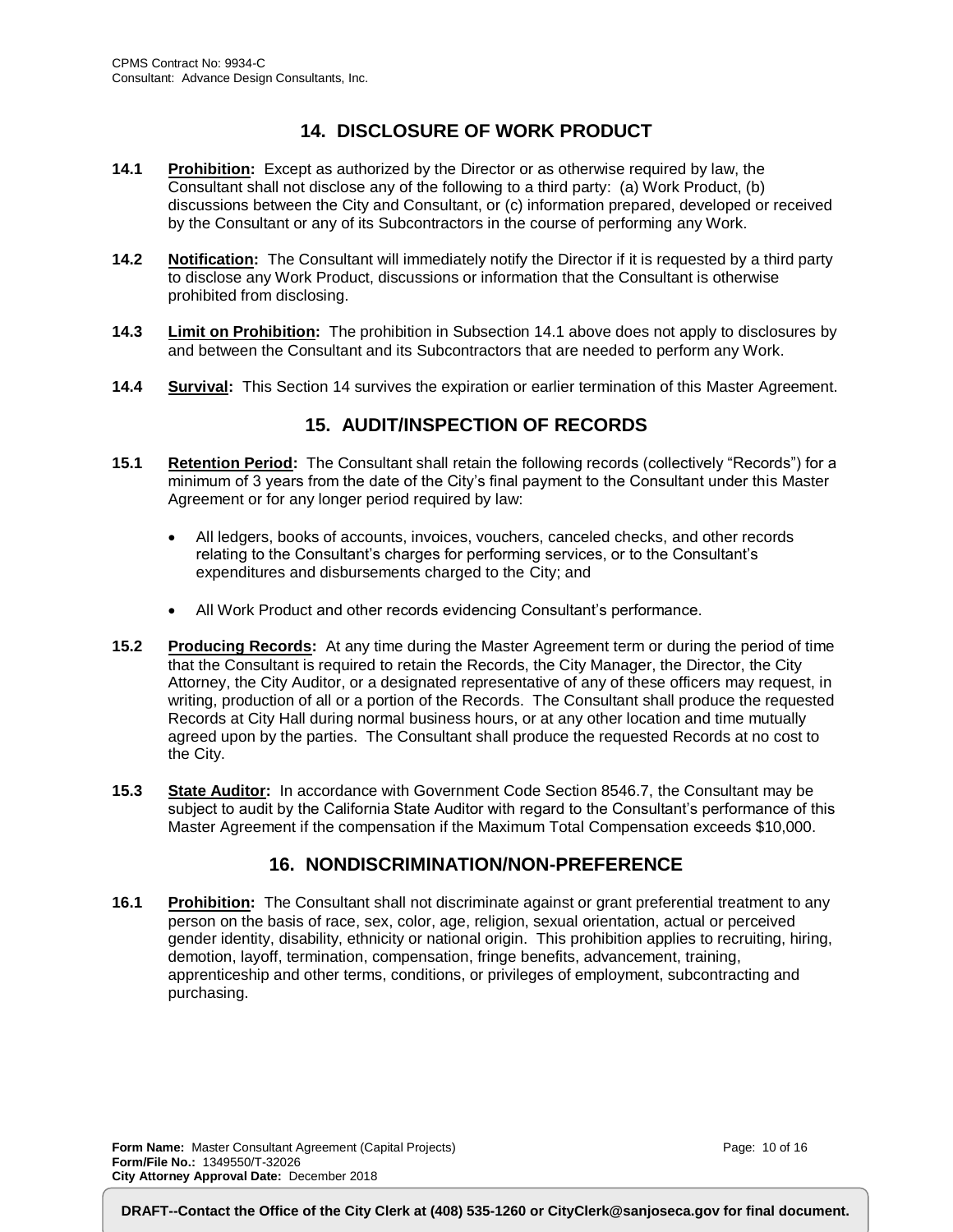- **16.2 Conditions of Prohibition**: The prohibition in Subsection 16.1 is subject to the following conditions:
	- **16.2.1 Reasonable Accommodation:** The prohibition is not intended to preclude the Consultant from providing a reasonable accommodation to a person with a disability.
	- **16.2.2 Compliance Reports:** The City's "Compliance Officer", as defined in Section 4.08.020 of the San José Municipal Code, is responsible for administering this Section 16. The Compliance Officer may require the Consultant to file, and cause any Subcontractor to file, reports demonstrating compliance with this Section 16. Any such reports shall be filed in the form and at such times as the Compliance Officer designates. They shall contain such information, data and/or records as the Compliance Officer determines is needed to show compliance with this provision.
	- **16.2.3 Waiver:** The Compliance Officer may waive any of the requirements of this Section if the Compliance Officer determines that the Consultant has its own nondiscrimination/nonpreference requirements or is bound in the performance of this Master Agreement by the nondiscrimination/nonpreference requirements of another governmental agency, and the nondiscrimination/nonpreference provisions of the Consultant or other governmental agency are substantially the same as those imposed by the City.
	- **16.2.4 Violation:** A violation of the prohibition or any part of this Section 16 constitutes the following: (a) a material breach of this Master Agreement; (b) a misdemeanor violation of Chapter 4.08 of the San José Municipal Code; and (c) a ground for debarment in accordance with Chapter 4.10 of the San José Municipal Code.
- **16.3 Subcontracts:** The Consultant shall include the requirements of this Section in each subcontract that it enters into in furtherance of this Master Agreement.

### **17. CONFLICT OF INTEREST**

- **17.1 General:** The Consultant represents that it is familiar with the local and state conflict of interest laws, and agrees to comply with those laws in performing this Master Agreement. The Consultant certifies that, as of the Contract Date, it was unaware of any facts constituting a conflict of interest or creating an appearance of a conflict of interest. The Consultant shall avoid all conflicts of interest or appearances of conflicts of interest in performing this Master Agreement. The Consultant has the obligation of determining if the manner in which it performs any part of this Master Agreement results in a conflict of interest or an appearance of a conflict of interest, and shall immediately notify the City in writing if it becomes aware of any facts giving rise to a conflict of interest or the appearance of a conflict of interest.
- **17.2 Filing Form 700:** In accordance with the California Political Reform Act (Government Code Section81000 et seq.), the Consultant shall cause each person performing services under this Master Agreement, and identified in Attachment B of an Approved Service Order as having to file a Form 700 to do each of the following:
	- Disclose the categories of economic interests in Form 700 as required by the Director;
	- Complete and file the Form 700 no later than 30 calendar days after the date the person begins performing services under the Approved Service Order and all subsequent Form 700s in conformance with the requirements specified in the California Political Reform Act; and

**Form Name:** Master Consultant Agreement (Capital Projects) **Form/File No.:** 1349550/T-32026 **City Attorney Approval Date:** December 2018

Page: 11 of 16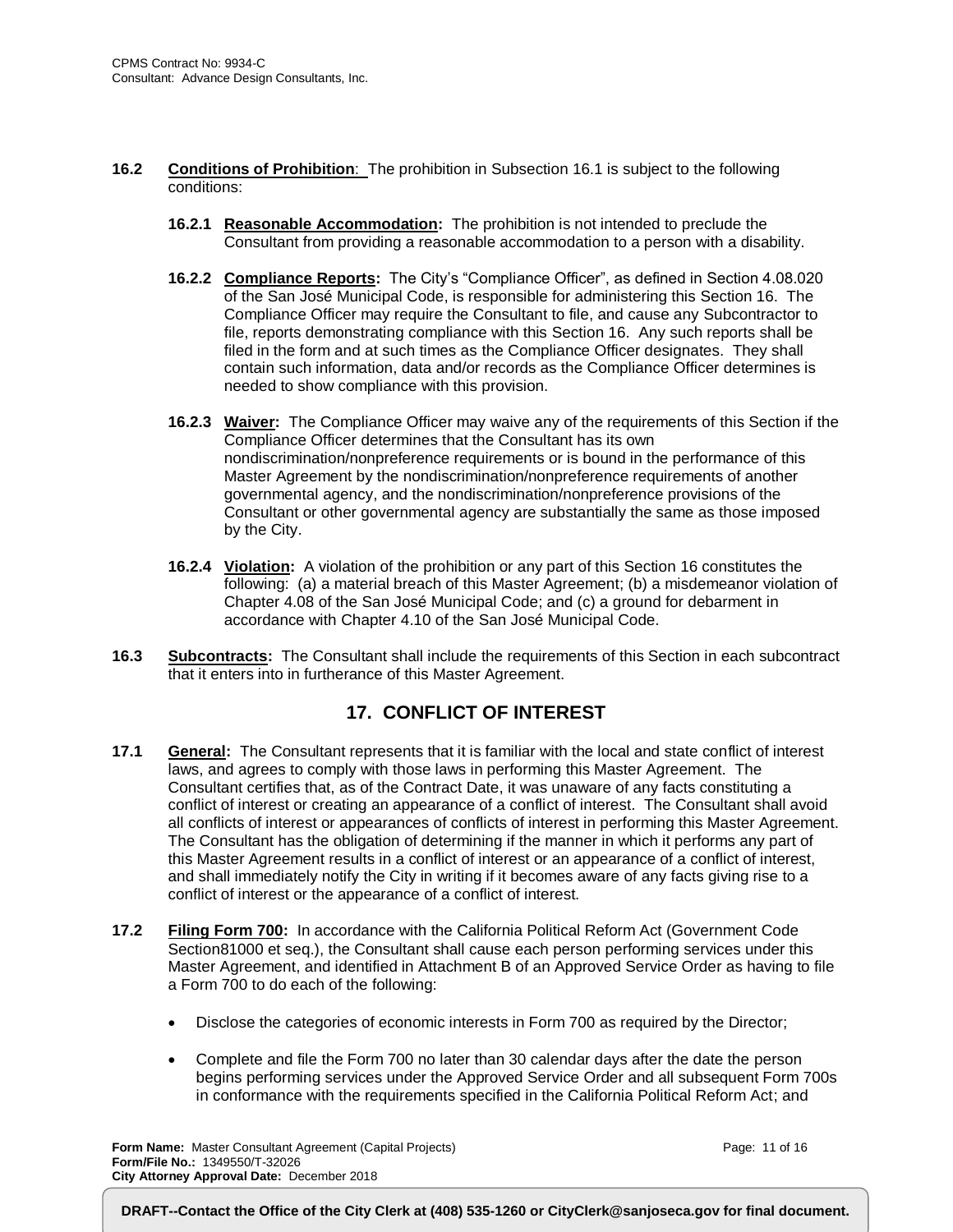- File the original Form 700 with the City's Clerk with a copy submitted to the Director.
- **17.3 Future Services:** The Consultant acknowledges each of the following with regard to performing future services for the City:
	- The Consultant's performance of Work in an Approved Service Order may create an actual or appearance of a conflict of interest with regard to the Consultant performing or participating in the performance of some related *future* services, particularly when the Work in an Approved Service Order comprises one element or aspect of a multi-phase process or project;
	- Such an actual or appearance of a conflict of interest would be a ground for the City to disqualify the Consultant from performing or participating in the performance of such future services; and
	- The Consultant is solely responsible for considering what potential conflicts of interest, if any, performing Work in an Approved Service Order might have on its ability to obtain contracts to perform future services.
- **17.4 Violations:** The Consultant's violation of Subsections 17.1 or 17.2 above is a material breach.

#### **18. ENVIRONMENTALLY PREFERABLE PROCUREMENT POLICY**

- **18.1 General:** The Consultant shall perform its obligations under this Master Agreement in conformance with City Council Policy 1-19, entitled "Prohibition of City Funding for Purchase of Single serving Bottled Water," and City Council Policy 4-6, entitled "Environmentally Preferable Procurement Policy."
- **18.2 Prohibition of City Funding for Purchase of Single Serving Bottled Water:** The City's policy is that City funds should not be used for the purchase of single-serving bottled water except for any of the following:
	- Public safety emergencies, investigations and extended deployments or activation of the Office of Emergency Services;
	- Situations where there is a high risk of cross-contamination with non-potable water; or
	- Situations where there are no reasonable alternatives to bottled water, such as large public events and when large quantities of water need to be distributed for health and safety reasons.

An invoice seeking reimbursement from City for the cost of single-serving bottled water under one of the above exceptions must be accompanied by a waiver form provided by the City and signed by the Director.

- **18.3 Environmentally Preferable Procurement Policy:** The Environmentally Preferable Procurement Policy, along with a brief policy description, is located on the City's website at the following link: [http://www.sanjoseca.gov/?nid=1774.](http://www.sanjoseca.gov/?nid=1774) Environmental procurement policies and activities related to the completion of any Work will include, whenever practicable, but are not limited to:
	- The use of recycled and/or recyclable products in daily operations (i.e. 30%, 50%, 100% PCW paper, chlorine process free, triclosan free hand cleaner, etc.);
	- The use of energy-star compliant equipment;

**Form Name:** Master Consultant Agreement (Capital Projects) **Form/File No.:** 1349550/T-32026 **City Attorney Approval Date:** December 2018

Page: 12 of 16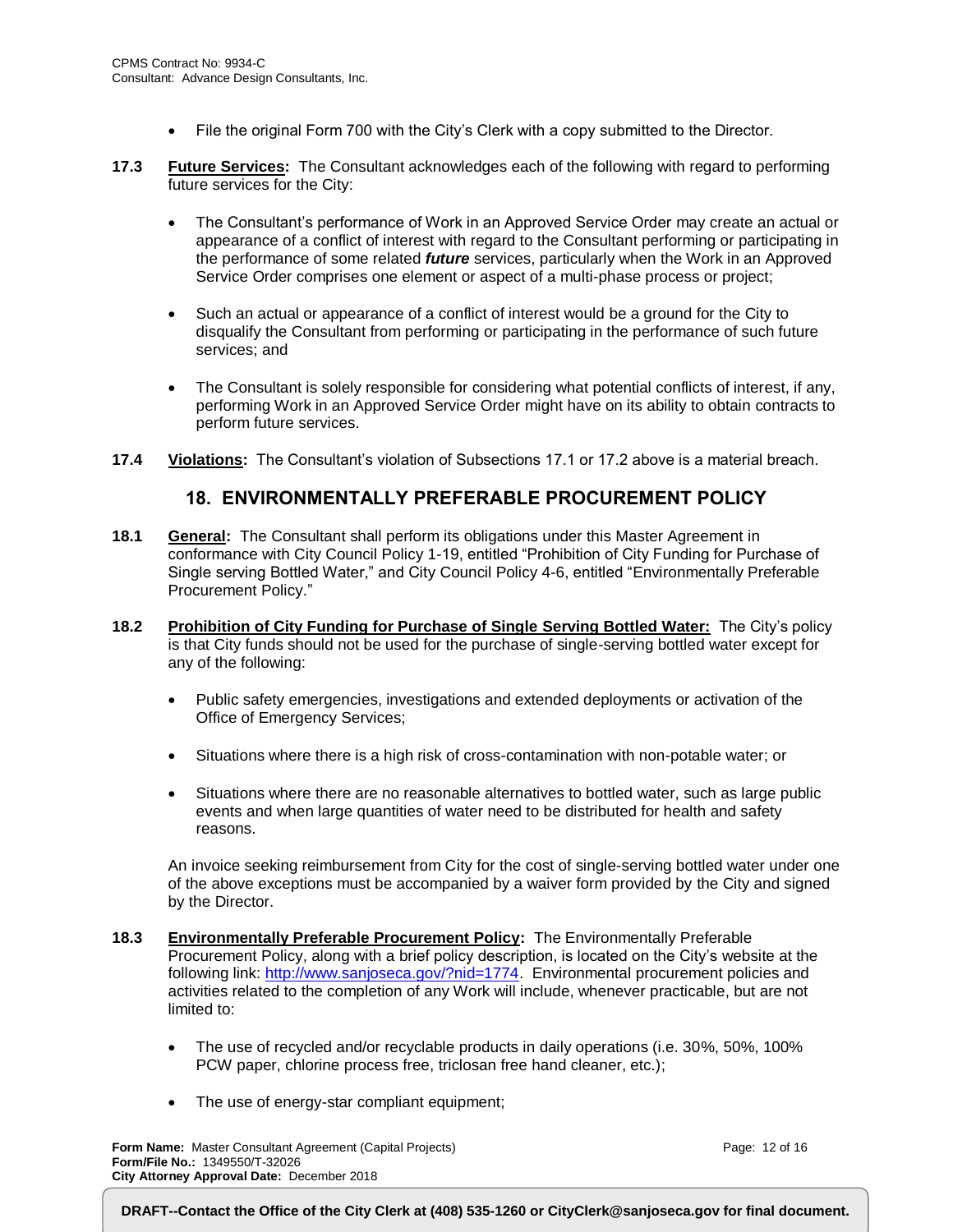- The use of alternative fuel and hybrid vehicles, and implementation of protocols aimed at increasing the efficiency of vehicle operation;
- The implementation of internal waste reduction and reuse protocol(s); and
- Water and resource conservation activities within facilities, including bans on individual serving bottled water and the use of compostable food service products.

#### **19. TERMINATION**

- **19.1 For Convenience:** The Director may terminate this Master Agreement and/or any Approved Service Order(s) at any time and for any reason by giving the Consultant written notice of the termination. The written notice must set forth the effective date of the termination, which must be at least 7 Business Days' after the date of the written notice.
- **19.2 For Cause:** The Director may terminate this Master Agreement and/or any Approved Service Order(s) immediately upon written notice for any material breach by the Consultant. If the Director terminates the Master Agreement and/or any Approved Service Order(s) for cause and obtains the same services from another consultant at a greater cost, the Consultant is responsible for such excess cost in addition to any other remedies available to the City.
- **19.3 Delivery of Work:** If the Director terminates the Master Agreement and/or any Approved Service Order(s) – whether for convenience or for cause – the Director has the option of requiring the Consultant to provide to the City any finished or unfinished Work Product prepared by the Consultant up to the date of Consultant's receipt of the written notice of termination.
- **19.4 Compensation:** The City will pay the Consultant the reasonable value of Work satisfactorily rendered by the Consultant to the City up to the date of Consultant's receipt of the written notice of termination. For Work to be "satisfactorily rendered," the Director must determine that the Consultant provided the Work in accordance with the terms and conditions of this Master Agreement and/or any applicable Approved Service Order. The Director will determine the reasonable value of satisfactorily rendered Work based on the Schedule of Rates and Charges and the Compensation Table attached to the appropriate Approved Service Order.
- **19.5 Receipt of Notice:** For purposes of this provision, the Consultant's receipt of the written notice of termination will be determined based on the date of actual receipt or based on Subsection 20.2 below, whichever occurs first.

#### **20. NOTICES**

- **20.1 Manner of Giving Notice:** All notices and other communications required by this Master Agreement must be in writing, and must be made via e-mail, personal service or United States mail, postage prepaid.
- **20.2 When Effective:** A notice or other communication that is e-mailed is effective when sent provided the sender receives an acknowledgement from the intended recipient (e.g. return receipt, return e-mail, or other written acknowledgement). A notice or other communication that is personally serviced is effective when personally delivered. A notice or other communication that is mailed is effective 3 Business Days after deposit in the United States mail.
- **20.3 To Whom Given:** All notices and other communications between the parties regarding a specific Approved Service Order must be given to the contract managers identified in the Approved Service Order. All notices and other communications between the parties regarding the Master

**Form Name:** Master Consultant Agreement (Capital Projects) **Form/File No.:** 1349550/T-32026 **City Attorney Approval Date:** December 2018

Page: 13 of 16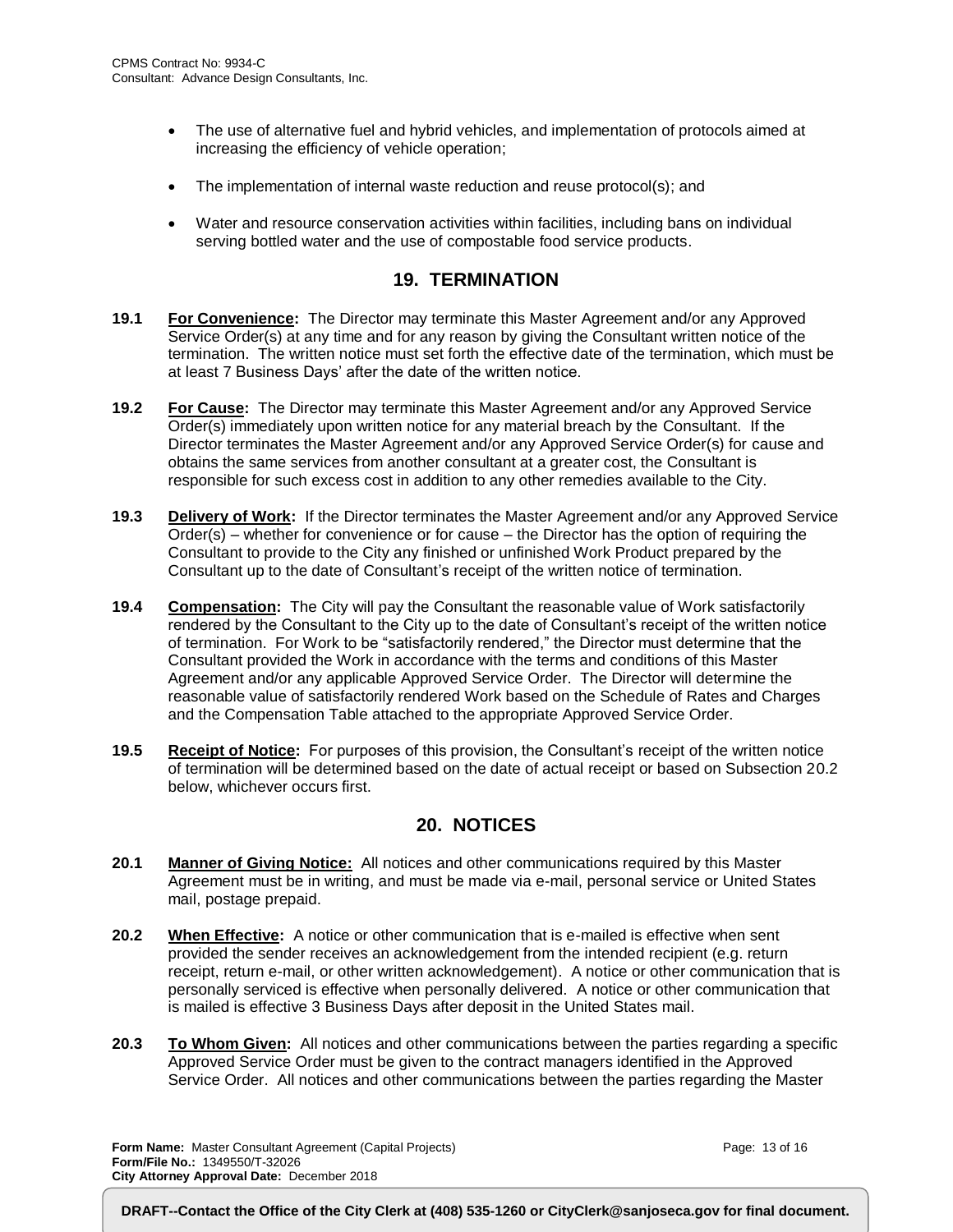Agreement must be given to the individuals identified below using the appropriate contact information for giving notice:

| To the City:       | City of San José<br>Department of Public Works<br>Attn: Huimin Mu<br>200 East Santa Clara Street, 6th Floor<br>San Jose, CA 95113<br>(408) 535-6888<br>Huimin.Mu@sanjoseca.gov |
|--------------------|--------------------------------------------------------------------------------------------------------------------------------------------------------------------------------|
| To the Consultant: | Advance Design Consultants, Inc.<br>Attn: Lorenzo R.Rios, Jr.<br>998 Park Avenue<br>San Jose, CA 95126<br>(408) 297-1881<br>lorenzojr@adcengineers.com                         |

**20.4 Changing Contact Information:** Either party may change its contact information for receiving written notices and communications regarding the Master Agreement by providing notice of such change to the other party pursuant to this Section 20.

#### **21. MISCELLANEOUS**

- **21.1 Gifts Prohibited:** The Consultant represents that it is familiar with Chapter 12.08 of the San José Municipal Code, which generally prohibits a City officer or designated employee from accepting any gift. The Consultant shall not offer any City officer or designated employee any gift prohibited by Chapter 12.08. The Consultant's violation of this Subsection 21.1 is a material breach.
- **21.2 Disqualification of Former Employees:** The Consultant represents that it is familiar with Chapter 12.10 of the City's Municipal Code, which generally prohibits a former City officer and former designated employee from providing services to the City connected with his/her former duties or official responsibilities. The Consultant shall not use either directly or indirectly any officer, employee or agent to perform any services if doing so would violate Chapter 12.10. The Consultant's violation of this Subsection 21.2 is a material breach.
- **21.3 Waiver of a Violation:** The City's waiver of any violation of this Master Agreement by the Consultant is not a waiver of any other violation by the Consultant.
- **21.4 Acceptance of Services Not a Waiver:** The City's acceptance of any service or deliverable is not a waiver or release of any professional duty of care applicable to such service or deliverable, or of any right of indemnification, any insurance requirements, or any other term or condition of this Master Agreement.
- **21.5 Compliance with Laws:** The Consultant shall perform all services consistent with all applicable federal, state and local laws, ordinances, codes and regulations. This obligation is not limited in any way by the Consultant's obligation to comply with any specific law, ordinance, code or regulation set forth elsewhere in this Master Agreement.
- **21.6 Business Tax:** The Consultant represents and warrants that it currently has a City business tax certificate or exemption, if qualified, and will maintain such certificate or exemption for the Master Agreement term.
- **21.7 Assignability:** Except to the extent this Master Agreement authorizes the Consultant to use

**Form Name:** Master Consultant Agreement (Capital Projects) **Form/File No.:** 1349550/T-32026 **City Attorney Approval Date:** December 2018

Page: 14 of 16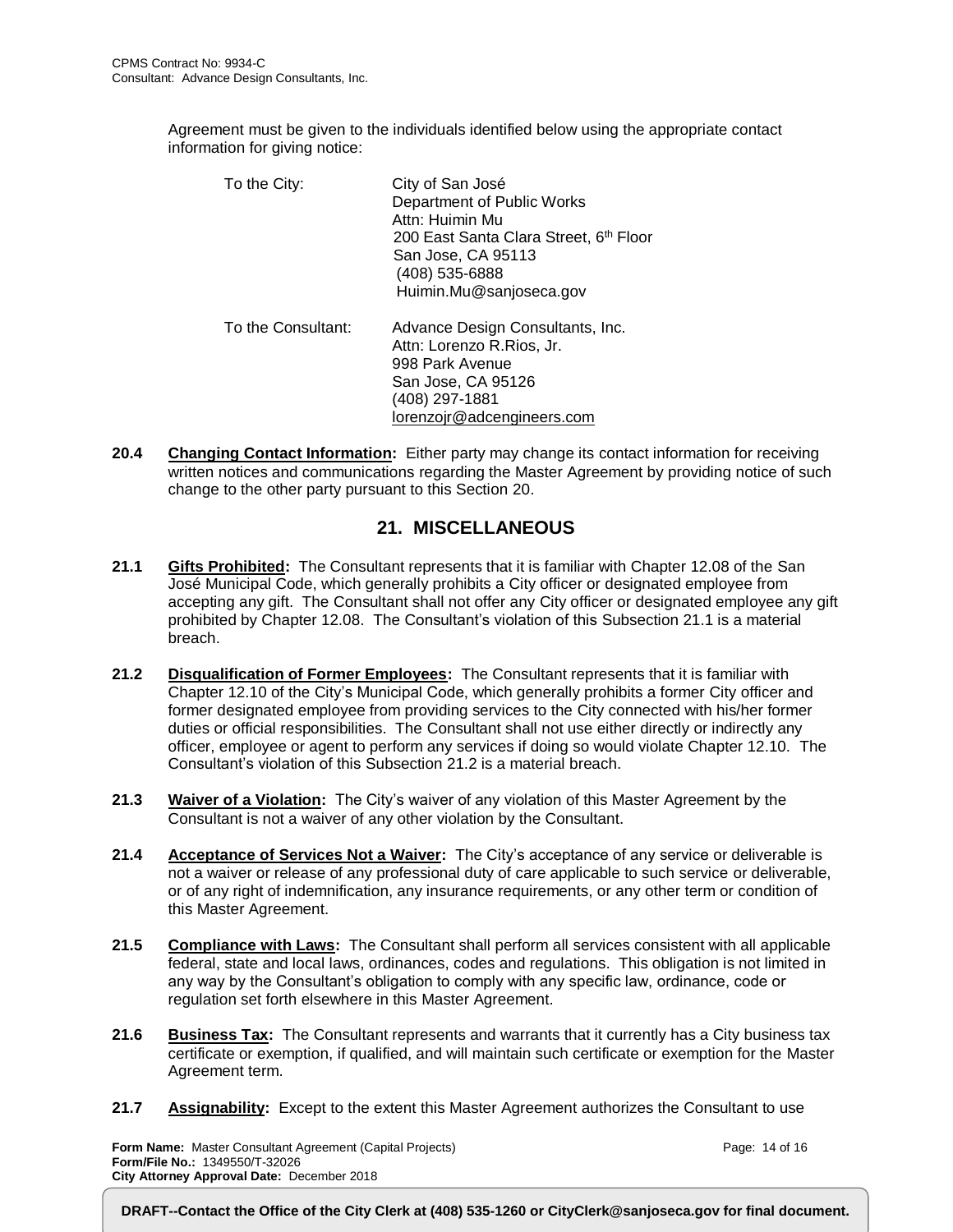Subcontractors, the Consultant shall not assign any part of this Master Agreement without the Director's prior written consent. The Director, at the Director's discretion, may terminate this Master Agreement if a violation of this provision occurs.

- **21.8 Governing Law:** California law governs the construction and enforcement of this Master Agreement.
- **21.9 Disputes:** Any litigation resulting from this Master Agreement will be filed in and resolved by a federal or state court in California.
- **21.10 Survival of Provisions:** If a court finds any part of this Master Agreement unenforceable, all other parts shall remain enforceable.
- **21.11 Headings:** The section and exhibit headings are for convenience only and are not to be used in its construction.
- **21.12 Use of Electronic Signatures**: Unless otherwise prohibited by law or City policy, the parties agree that an electronic copy of a signed contract, or an electronically signed contract, has the same force and legal effect as a contract executed with an original ink signature. The term "electronic copy of a signed contract" refers to a writing as set forth in Evidence Code Section 1550. The term "electronically signed contract" means a contract that is executed by applying an electronic signature using technology approved by the City.

| $\frac{1}{2}$                                 |  |  |  |
|-----------------------------------------------|--|--|--|
| $\ensuremath{/\! \! /} \ensuremath{/\! \! /}$ |  |  |  |
| $\ensuremath{/\! \! /} \ensuremath{/\! \! /}$ |  |  |  |
| $\frac{1}{2}$                                 |  |  |  |
| $\ensuremath{/\! \! /} \ensuremath{/\! \! /}$ |  |  |  |
| $\frac{1}{2}$                                 |  |  |  |
| $\frac{1}{2}$                                 |  |  |  |
| $\frac{1}{2}$                                 |  |  |  |
| $\ensuremath{/\! \! /} \ensuremath{/\! \! /}$ |  |  |  |
| $\ensuremath{/\! \! /} \ensuremath{/\! \! /}$ |  |  |  |
| $\frac{1}{2}$                                 |  |  |  |
| $\ensuremath{/\! \! /} \ensuremath{/\! \! /}$ |  |  |  |
| $\frac{1}{2}$                                 |  |  |  |
| $\frac{1}{2}$                                 |  |  |  |
|                                               |  |  |  |

**Form Name:** Master Consultant Agreement (Capital Projects) **Form/File No.:** 1349550/T-32026 **City Attorney Approval Date:** December 2018

Page: 15 of 16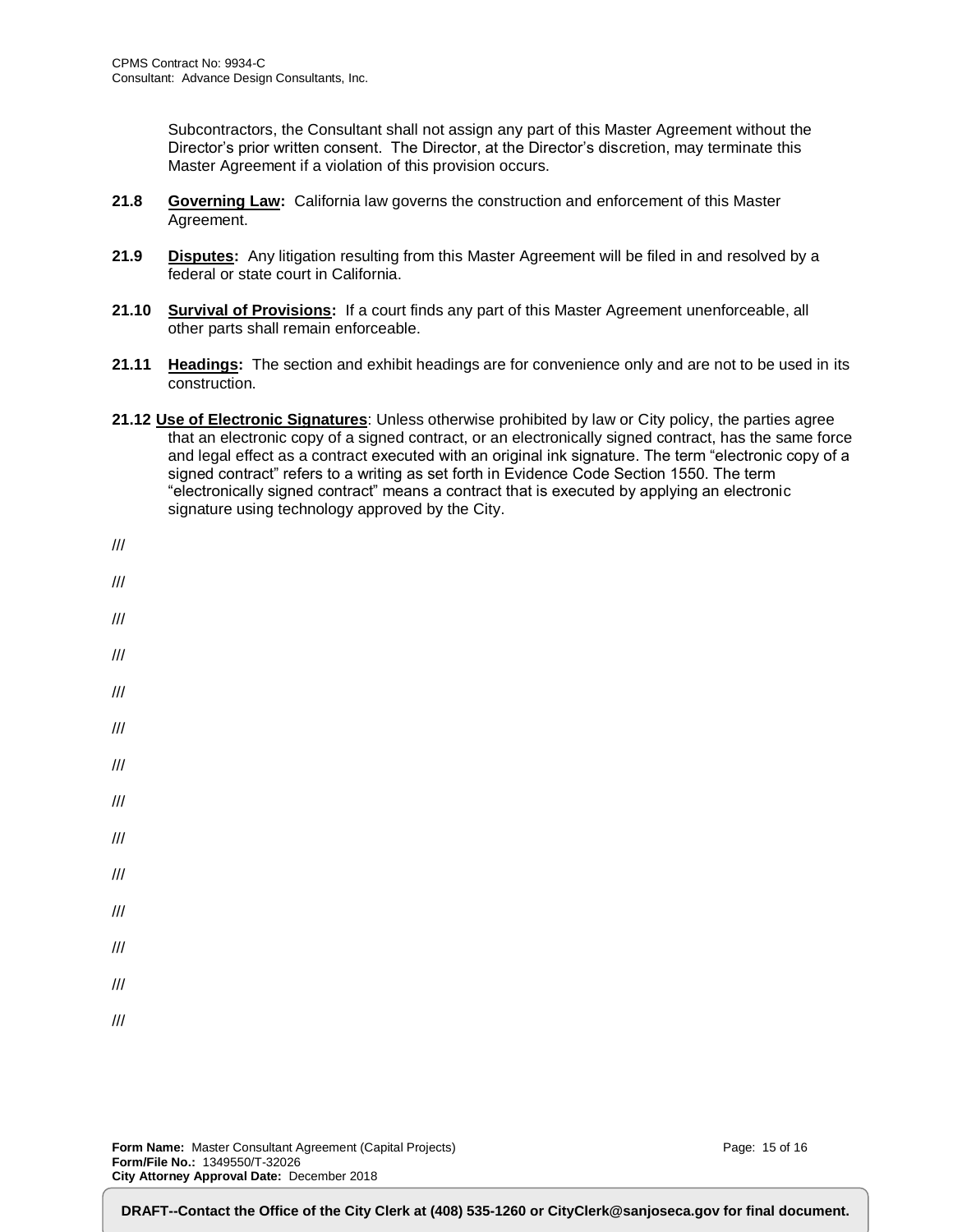#### **IN WITNESS WHEROF, the City and Consultant have caused this Master Agreement to be executed by their respective duly authorized representatives as follows.**

**NOTE:** The Consultant must make one of the following representations by placing its initials in the space provided. **The City will not process the Master Agreement unless the Consultant has initialed one of the provisions**.

- The Consultant certifies that the Consultant has a permanent place of business in California or is registered with the California Secretary of State to do business in California. The Consultant will file a California tax return and withhold on payments of California source income to nonresidents when required. If the Consultant ceases to have a permanent place of business in California or ceases to do any of the above, the Consultant will promptly notify the City at the address specified in Subsection 20.3 of this Master Agreement.
- Or
	- If the Consultant is unable to make the above certification, the Consultant acknowledges and agrees to provide the City with the applicable tax forms issued by the Internal Revenue Service and California Franchise Tax Board, as applicable, as specified in Section 10.9 of this Master Agreement.

| City of San José |                                                                                                            | <b>Consultant</b>                                      |      |  |
|------------------|------------------------------------------------------------------------------------------------------------|--------------------------------------------------------|------|--|
| By               | <u> 1980 - John Stein, Amerikaansk politiker (</u>                                                         | By                                                     |      |  |
|                  | Name: Toni J. Taber<br>Date<br>Title: City Clerk                                                           | Name: Lorenzo R. Rios, Jr.<br>Vice President<br>Title: | Date |  |
|                  | Approval as to Form (City Attorney):                                                                       | By                                                     |      |  |
|                  | Form Approved by the Office of the City<br><b>Attorney</b>                                                 | Name:<br>Title:                                        | Date |  |
|                  | (Maximum Total Compensation is \$100,000 or less, and<br>standard provisions of the form are not altered.) |                                                        |      |  |
| IX               | <b>Approved as to Form:</b>                                                                                |                                                        |      |  |

\_\_\_\_\_\_\_\_\_\_\_\_\_\_\_\_\_\_\_\_\_\_\_\_\_\_\_\_\_\_\_\_\_\_\_\_ [Sr.] Deputy City Attorney Date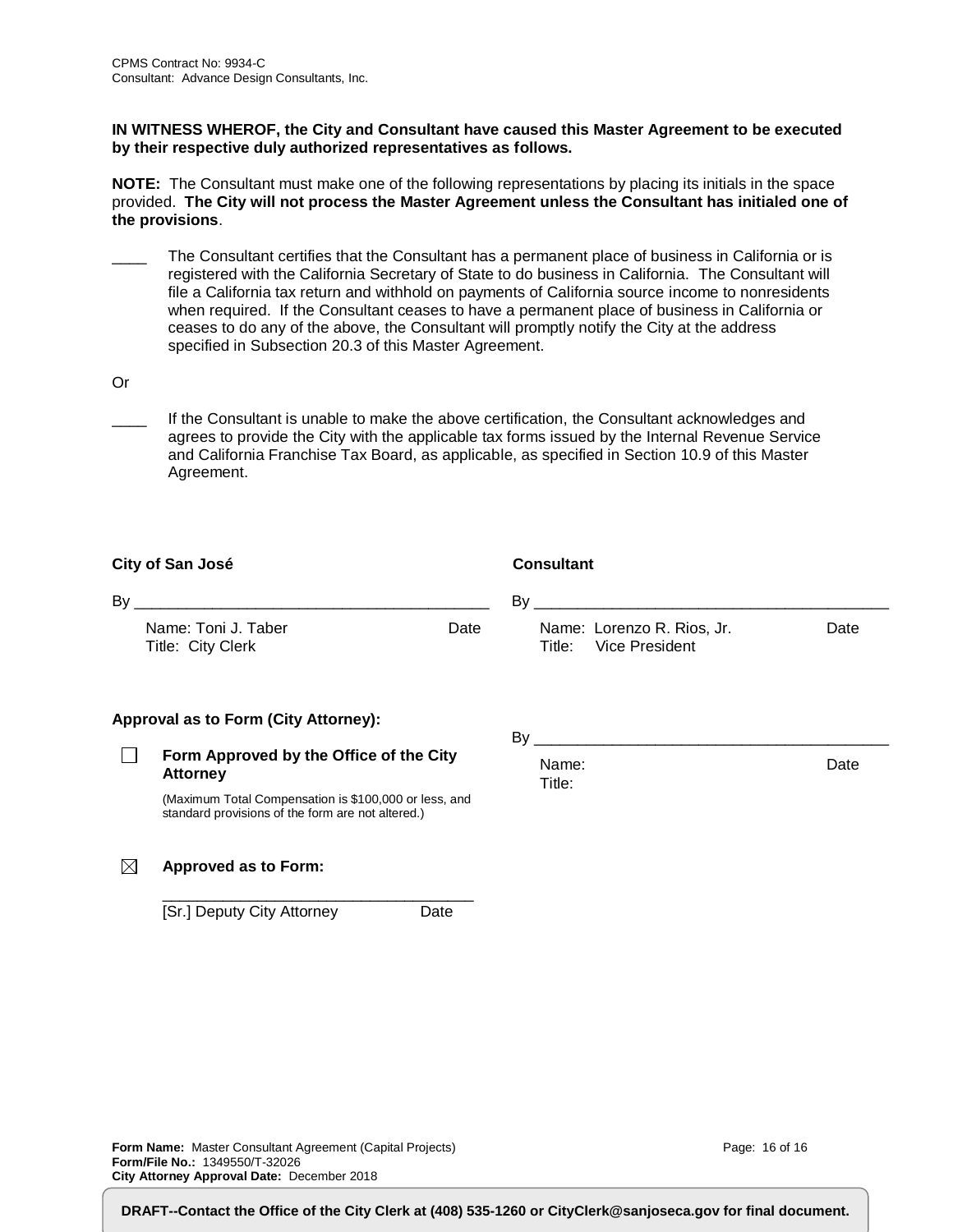#### Exhibit A Master City of San José Consultant Agreement Approved Service Order Form (Capital Projects)

|     | Cover Page                                                                                                                                                                                                                                                                                                    |                                                                                                                          |     |  |                                  |                                                                     |
|-----|---------------------------------------------------------------------------------------------------------------------------------------------------------------------------------------------------------------------------------------------------------------------------------------------------------------|--------------------------------------------------------------------------------------------------------------------------|-----|--|----------------------------------|---------------------------------------------------------------------|
| 1а. | CPMS Contract No.: 9934-C                                                                                                                                                                                                                                                                                     |                                                                                                                          | 1B. |  | AC Contract No.: [Insert AC No.] |                                                                     |
| 2.  | Approved Service Order No. [Insert Number]                                                                                                                                                                                                                                                                    |                                                                                                                          |     |  |                                  |                                                                     |
| 3.  | Consultant's Name: Advance Design Consultants, Inc ("Consultant")                                                                                                                                                                                                                                             |                                                                                                                          |     |  |                                  |                                                                     |
| 4.  | Project Name: [Insert Name of Project for which Consultant will provide services] ("Project")                                                                                                                                                                                                                 |                                                                                                                          |     |  |                                  |                                                                     |
| 5.  | Project Location: [Insert the location of the Project, if applicable]                                                                                                                                                                                                                                         |                                                                                                                          |     |  |                                  |                                                                     |
| 6.  | The Consultant and the City will implement this Approved Service Order in accordance with the Master Agreement, this cover page<br>and Attachments "A" (Tasks), "B" (Terms and Conditions), "C" (Compensation Table), and "D" (Schedule of Specific Services) which<br>are incorporated herein by references. |                                                                                                                          |     |  |                                  |                                                                     |
| 7.  | Budget/Fiscal:                                                                                                                                                                                                                                                                                                |                                                                                                                          |     |  |                                  |                                                                     |
|     | a. Current unencumbered amount in Master Agreement:                                                                                                                                                                                                                                                           |                                                                                                                          |     |  | \$                               |                                                                     |
|     | b.                                                                                                                                                                                                                                                                                                            | Maximum Service Order Compensation for this Approved Service Order:                                                      |     |  | \$                               |                                                                     |
|     | c. New unencumbered balance in Master Agreement $(7.a - 7.b)$ :                                                                                                                                                                                                                                               |                                                                                                                          |     |  | \$                               |                                                                     |
|     | d. Appropriation Certification: I certify that an unexpended appropriation in the amount of the Maximum Service Order<br>Compensation is available in the following fund(s) and that such fund(s) will be encumbered to pay for this Approved Service<br>Order.                                               |                                                                                                                          |     |  |                                  |                                                                     |
|     | Fund: $\frac{1}{2}$                                                                                                                                                                                                                                                                                           | Appn: _____________                                                                                                      |     |  | Amount: \$_______________        |                                                                     |
|     | Fund: $\frac{1}{2}$                                                                                                                                                                                                                                                                                           | Appn: _____________                                                                                                      |     |  | Amount: \$                       |                                                                     |
|     | Fund: $\frac{1}{\sqrt{1-\frac{1}{2}}\cdot\frac{1}{\sqrt{1-\frac{1}{2}}\cdot\frac{1}{2}}\cdot\frac{1}{\sqrt{1-\frac{1}{2}}\cdot\frac{1}{2}}$                                                                                                                                                                   | Appn: ___________                                                                                                        |     |  | Amount: \$                       |                                                                     |
|     |                                                                                                                                                                                                                                                                                                               |                                                                                                                          |     |  | Date:                            | $\frac{1}{2}$ and $\frac{1}{2}$ and $\frac{1}{2}$ and $\frac{1}{2}$ |
| 8.  | <b>Division Analyst Approval:</b>                                                                                                                                                                                                                                                                             |                                                                                                                          |     |  | Date:                            |                                                                     |
| 9.  | <b>Consultant Approval:</b>                                                                                                                                                                                                                                                                                   |                                                                                                                          |     |  | Date:                            |                                                                     |
| 10. | Approval as to Form (City Attorney):                                                                                                                                                                                                                                                                          |                                                                                                                          |     |  |                                  |                                                                     |
|     | $\mathsf{L}$                                                                                                                                                                                                                                                                                                  | Service Order Form Approved by the Office of the City Attorney                                                           |     |  |                                  |                                                                     |
|     |                                                                                                                                                                                                                                                                                                               | (Maximum Service Order Compensation is \$100,000 or less, and the provisions of the service order form are not altered.) |     |  |                                  |                                                                     |
|     | Approved as to Form:                                                                                                                                                                                                                                                                                          | (Sr.) Deputy City Attorney                                                                                               |     |  | Date:                            |                                                                     |
|     |                                                                                                                                                                                                                                                                                                               |                                                                                                                          |     |  |                                  |                                                                     |
| 11. | <b>City Director Approval:</b>                                                                                                                                                                                                                                                                                |                                                                                                                          |     |  | Date:                            |                                                                     |

**Form Name:** Master Consultant Agreement (Capital Projects) Exhibit A: Approved Service Order Form **Form/File No.:** 1349550/T-32026

Page: 1 of 5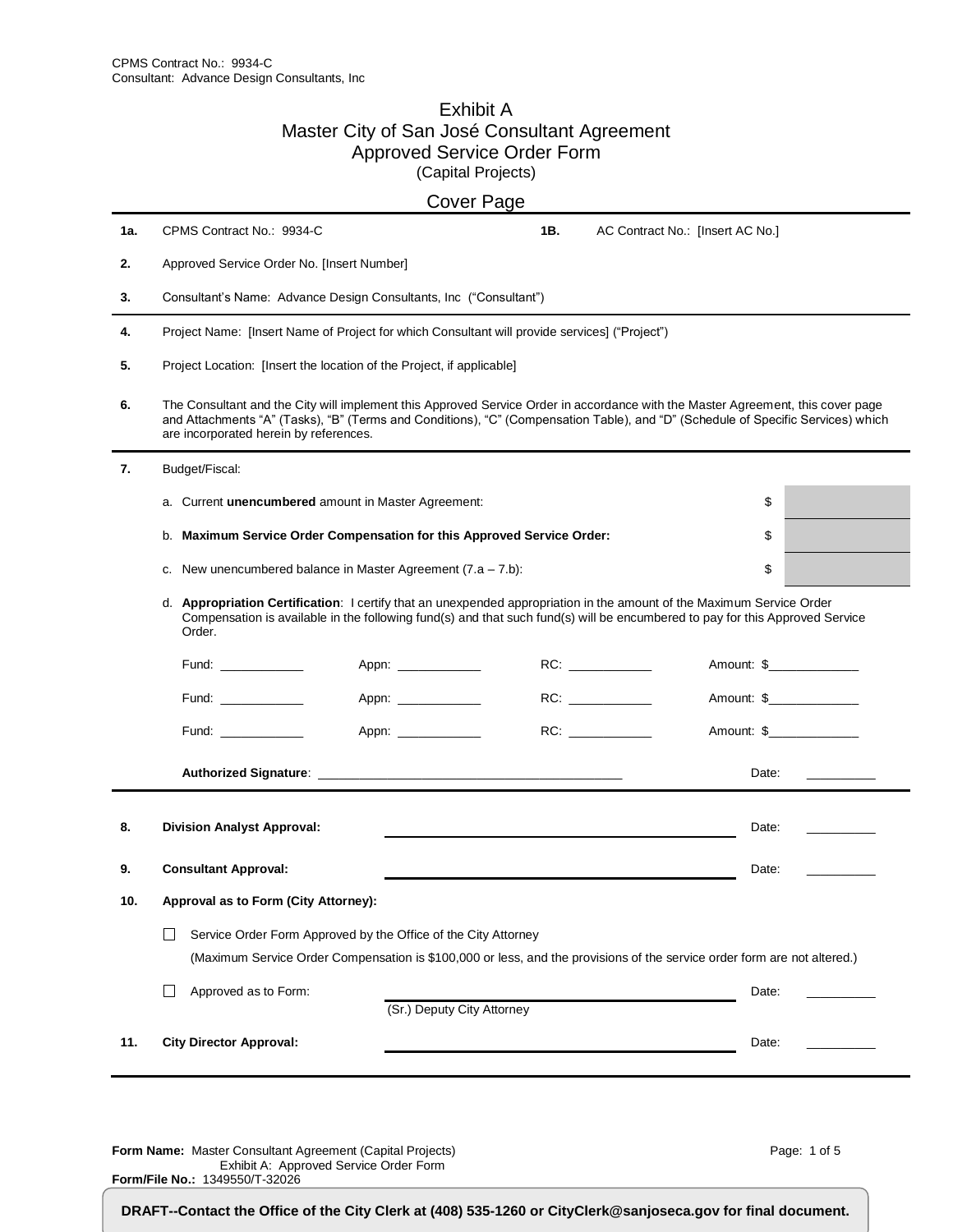## Attachment A: Tasks

The Consultant shall provide the services and deliverables set forth in this **Attachment A**. The Consultant shall provide all services and deliverables required by this **Attachment A** to the satisfaction of the City's contract manager.

**General Description of Project for which Consultant will Provide Services:** [Insert a general project description to provide context for the tasks.]

**\_\_\_\_\_\_\_\_\_\_\_\_\_\_\_\_\_\_\_\_\_\_\_\_\_\_\_\_\_\_\_\_\_\_\_\_\_\_\_\_\_\_\_\_\_\_\_\_\_\_\_\_\_\_\_\_\_\_\_\_\_\_\_\_\_\_\_\_\_\_\_\_\_\_\_\_\_\_\_\_\_\_\_\_**

**Task No. 1:** [Insert title of deliverable.]

- **A. Services:** [Insert a description of the services required to perform or develop the deliverable. See the instructions for a sample list of questions that should be answered by the description.]
- **B. Deliverable:** [Insert a description of the deliverable.]
- **C. Completion Time:** The Consultant must complete the services and deliverable for this task in accordance with whichever one of the following time is marked:

 $\Box$ On or before the following date:  $\Box$ 

On or before \_\_\_\_ Business Days from \_\_\_\_\_\_\_\_\_\_\_\_\_\_\_\_\_\_\_\_\_\_\_\_\_\_\_\_\_\_\_\_\_\_\_\_\_\_\_.  $\Box$ 

**Task No. 2:** [Insert title of deliverable.]

- **A. Services:** [Insert a description of the services required to perform or develop the deliverable. See the instructions for a sample list of questions that should be answered by the description.]
- **B. Deliverable:** [Insert a description of the deliverable.]
- **C. Completion Time:** The Consultant must complete the services and deliverable for this task in accordance with whichever one of the following time is marked:

 $\Box$ On or before the following date: \_\_\_\_\_\_\_\_\_\_\_\_\_\_\_\_\_\_\_\_\_\_\_\_\_\_\_\_\_\_\_\_\_.

 $\Box$ On or before \_\_\_\_ Business Days from \_\_\_\_\_\_\_\_\_\_\_\_\_\_\_\_\_\_\_\_\_\_\_\_\_\_\_\_\_\_\_\_\_\_\_\_\_\_\_.

**Task No. 3:** [Insert title of deliverable.]

- **A. Services:** [Insert a description of the services required to perform or develop the deliverable. See the instructions for a sample list of questions that should be answered by the description.]
- **B. Deliverable:** [Insert a description of the deliverable.]
- **C. Completion Time:** The Consultant must complete the services and deliverable for this task in accordance with whichever one of the following time is marked:

| On or before the following date: |  |
|----------------------------------|--|
|----------------------------------|--|

 $\Box$ On or before \_\_\_\_ Business Days from \_\_\_\_\_\_\_\_\_\_\_\_\_\_\_\_\_\_\_\_\_\_\_\_\_\_\_\_\_\_\_\_\_\_\_\_\_\_\_.

**Form Name:** Master Consultant Agreement (Capital Projects) Exhibit A: Approved Service Order Form **Form/File No.:** 1349550/T-32026

Page: 2 of 5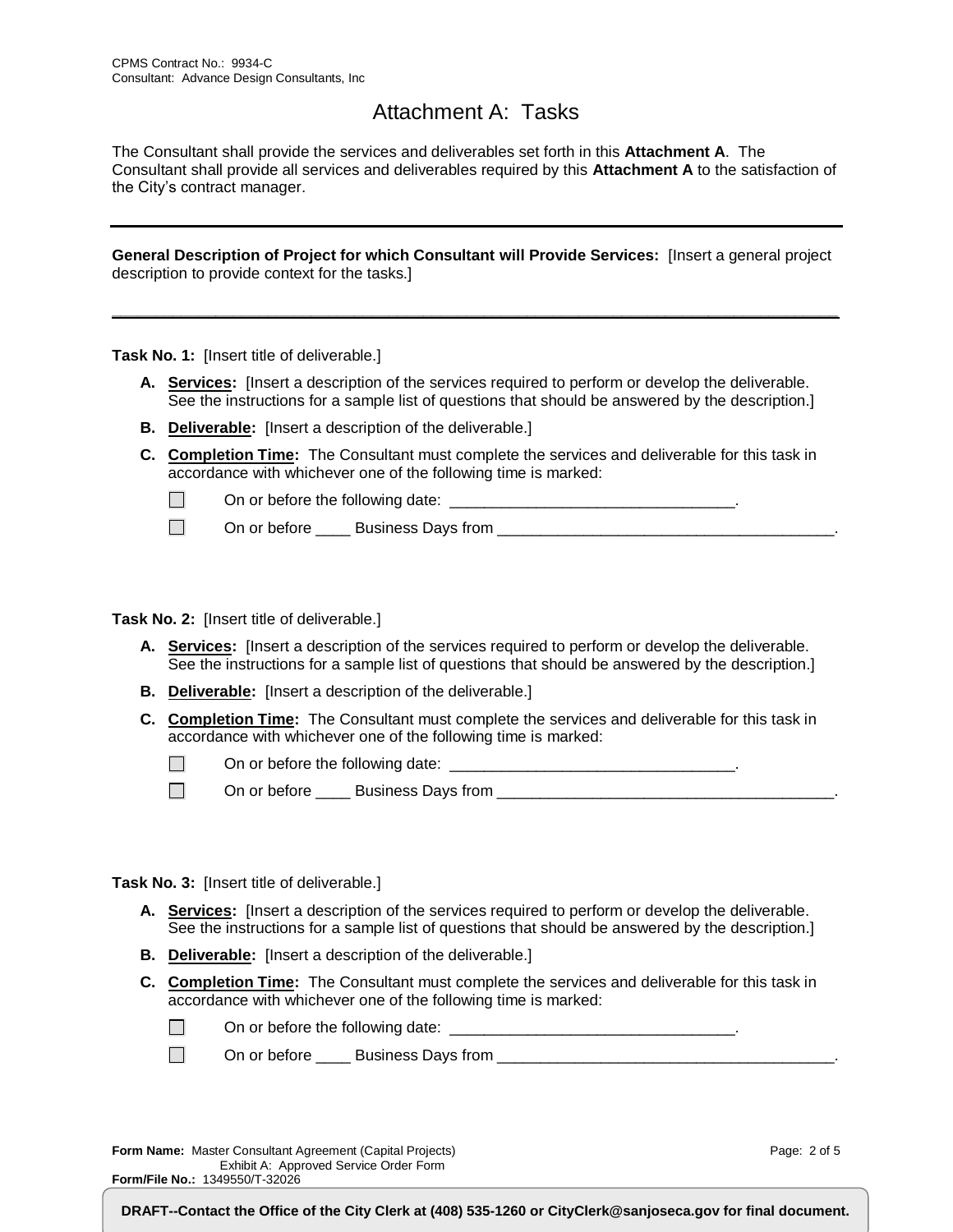## Attachment B: Terms and Conditions

#### **1. City's Contract Manager:** The City's contract manager for this Approved Service Order is:

| Name:       | Phone No.: |
|-------------|------------|
| Department: | E-mail:    |
| Address:    |            |

**2. Consultant's Contract Manager and Other Staffing:** Identified below are the following: (a) the Consultant's contract manager for this Approved Service Order, and (b) the Consultant(s) and/or employee(s) of the Consultant who will be principally responsible for providing the services and deliverables. *If an individual identified below does not have a current Form 700 on file with the City Clerk for a separate agreement with the City, and is required to file a Form 700, the Consultant must comply with the requirements of Subsection 17.2 of the Master Agreement, entitled "Filing Form 700."*

|                                      |                                                    |                                   | <b>Required to File Form 700?</b> |  |
|--------------------------------------|----------------------------------------------------|-----------------------------------|-----------------------------------|--|
| <b>Consultant's Contract Manager</b> | <b>Yes</b><br><b>Already Filed</b><br>(Date Filed) | <b>Yes</b><br><b>Need to File</b> | No                                |  |
| Name:                                | Phone No.:                                         |                                   |                                   |  |
| Address:                             | E-mail:                                            |                                   |                                   |  |
| <b>Other Staffing</b>                |                                                    |                                   |                                   |  |
| Name:                                | Assignment:                                        |                                   |                                   |  |
| 1.                                   |                                                    |                                   |                                   |  |
| 2.                                   |                                                    |                                   |                                   |  |
| 3.                                   |                                                    |                                   |                                   |  |

**Form Name:** Master Consultant Agreement (Capital Projects) Exhibit A: Approved Service Order Form

**Form/File No.:** 1349550/T-32026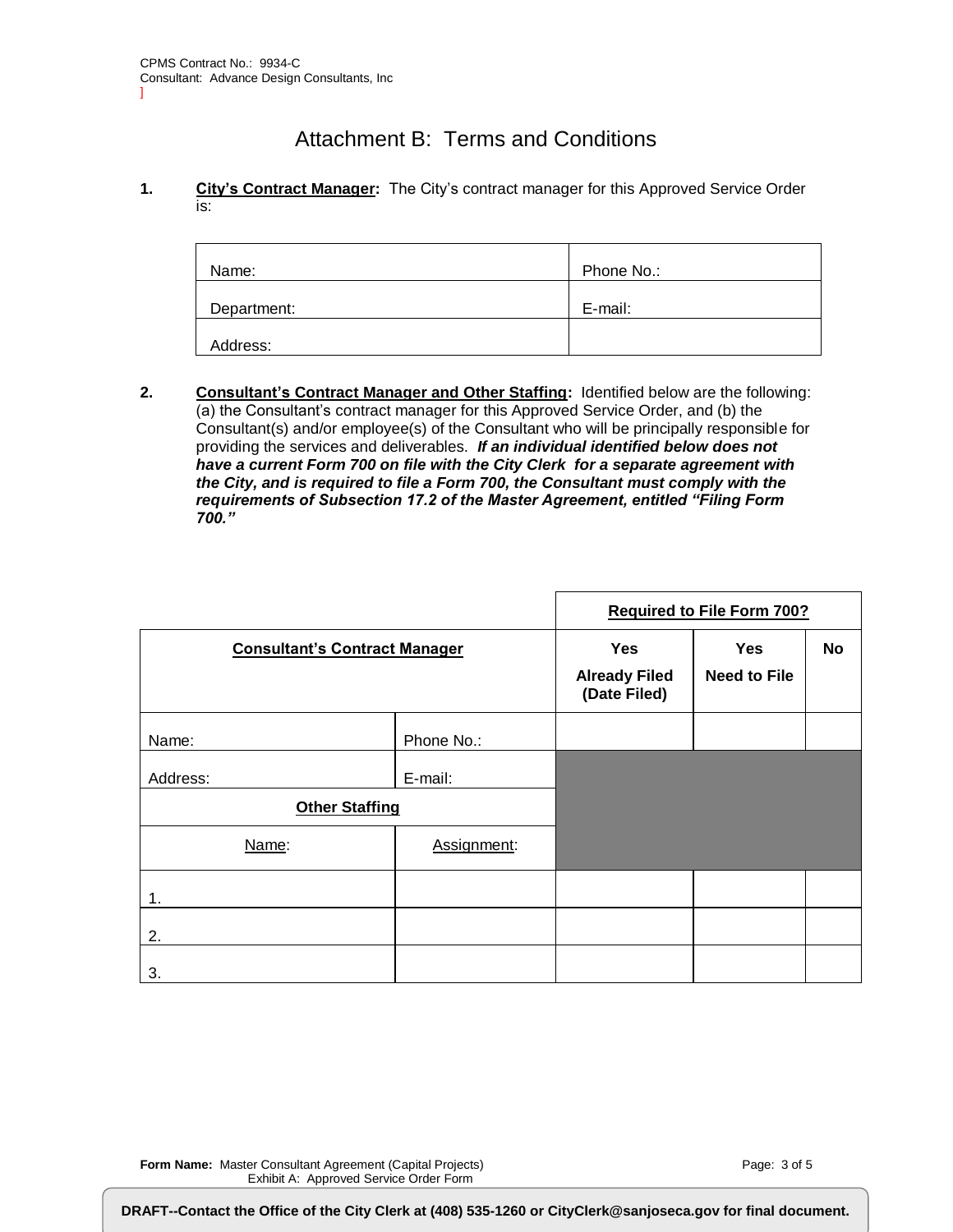- ]
- **3. Subconsultants:** Whichever of the following is marked applies to this Approved Service Order:
	- The Consultant can *not* use any subconsultants.

The Consultant can use the following subconsultants to assist in providing the required services and deliverables:

| <b>Subconsultant's Name</b> | <b>Area of Work</b> |
|-----------------------------|---------------------|
| $\mathbf 1$ .               |                     |
| 2.                          |                     |
| 3.                          |                     |

**4. Reimbursable Expenses:** If the Compensation Table set forth in **Attachment C** of this Approved Service Order states that the City will reimburse the Consultant for expenses, then only the expenses identified in Subsection 10.5.3 of the Master Agreement are Reimbursable Expenses unless the following box is marked and additional reimbursable expenses are set forth:

 $\Box$  $\Box$ 

> In addition to the expenses identified in Subsection 10.5.3 of the Master Agreement, the following expenses are Reimbursable Expenses:

| <b>Additional Reimbursable Expense(s)</b> | Mark-up |
|-------------------------------------------|---------|
|                                           |         |
|                                           |         |
|                                           |         |

**Notwithstanding the foregoing, any additional reimbursable expense(s) set forth in the above table will be disregarded if the Compensation Table states that the City will** *not* **reimburse the Consultant for any expenses.**

**Form/File No.:** 1349550/T-32026

 $\Box$ 

DRAFT--Contact the Office of the City Clerk at (408) 535-1260 or CityClerk@sanjoseca.gov for final document.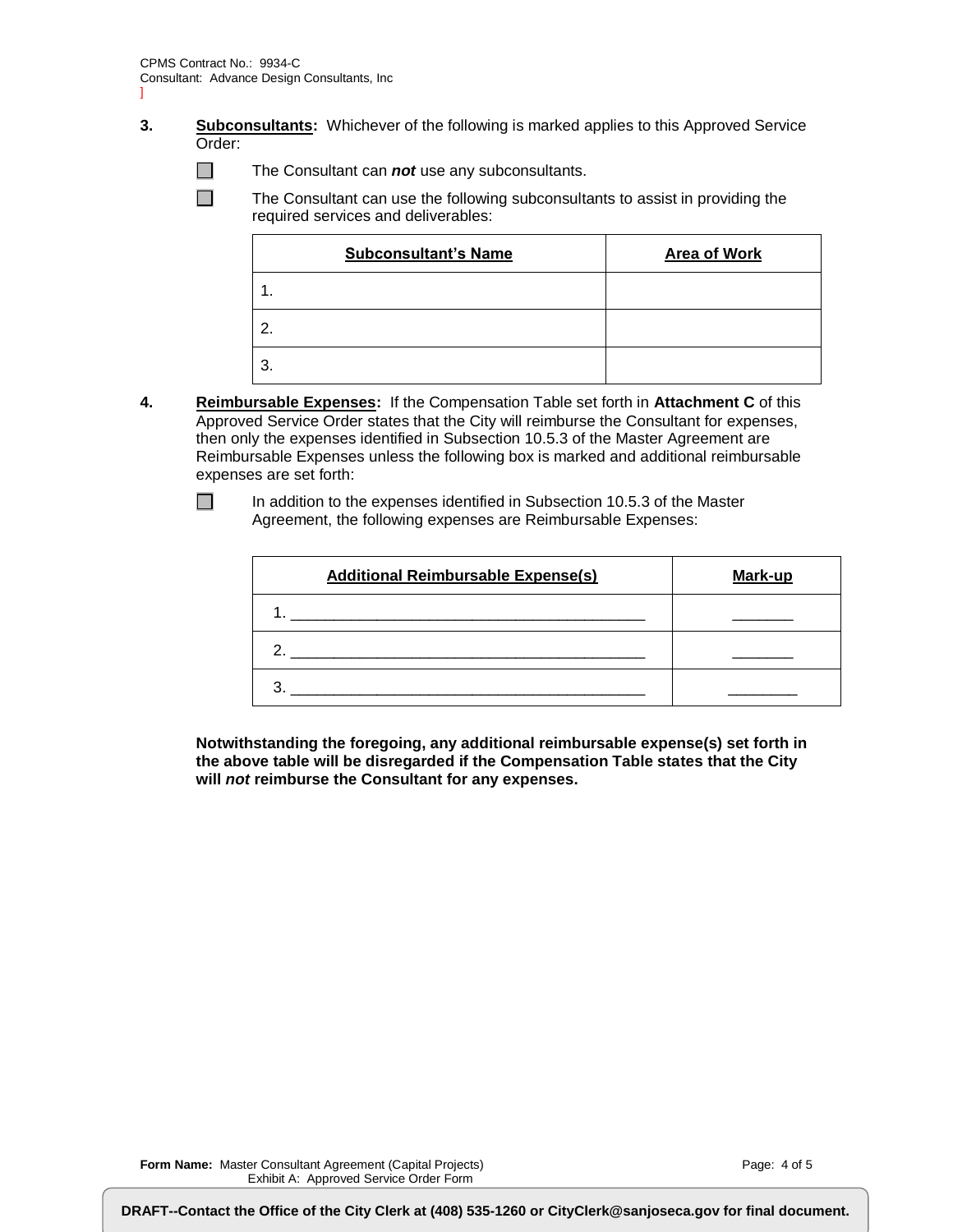# **Attachment C: Compensation Table**

The City will compensate the Consultant for providing the services and deliverables set forth in **Attachment A** in accordance this Compensation Table. This Compensation Table is subject to the terms and conditions set forth in the Master Agreement, including without limitation Section 10 of the Master Agreement.

| Part 1 - Compensation for Services and Deliverables                                                                                                                                                                              |                              |                            |                                |                                 |                           |    |
|----------------------------------------------------------------------------------------------------------------------------------------------------------------------------------------------------------------------------------|------------------------------|----------------------------|--------------------------------|---------------------------------|---------------------------|----|
| Column <sub>2</sub><br>Column <sub>1</sub>                                                                                                                                                                                       |                              | Column 3                   |                                |                                 | Column 4                  |    |
| <b>Task Nos. from</b><br><b>Attachment A</b>                                                                                                                                                                                     | <b>Basis of Compensation</b> |                            | <b>Invoice Period</b>          |                                 | Compensation              |    |
|                                                                                                                                                                                                                                  | Time & Materials<br>$\Box$   | П<br>Fixed Fee             | $\Box$ Monthly                 | Completion of Task(s)<br>П      | $\Box$ Completion of Work | \$ |
|                                                                                                                                                                                                                                  | Time & Materials<br>$\Box$   | $\Box$<br><b>Fixed Fee</b> | $\Box$ Monthly                 | Completion of Task(s)<br>$\Box$ | $\Box$ Completion of Work | \$ |
|                                                                                                                                                                                                                                  | $\Box$ Time & Materials      | П<br><b>Fixed Fee</b>      | $\Box$ Monthly                 | Completion of Task(s)<br>П      | $\Box$ Completion of Work | \$ |
|                                                                                                                                                                                                                                  | Time & Materials<br>$\Box$   | <b>Fixed Fee</b><br>П      | $\Box$ Monthly                 | Completion of Task(s)<br>П      | $\Box$ Completion of Work | \$ |
|                                                                                                                                                                                                                                  |                              |                            | Part 2 - Reimbursable Expenses |                                 |                           |    |
| $\Box$ No expenses are separately reimbursable. The amount(s) in Column 4 of Part 1<br>Expenses are separately reimbursable in the maximum amount of:<br>$\Box$<br>include(s) payment for all expenses.                          |                              |                            |                                | \$                              |                           |    |
| <b>Part 3 - Subconsultant Costs</b>                                                                                                                                                                                              |                              |                            |                                |                                 |                           |    |
| Subconsultant costs are not separately compensable. The amount(s) in Column<br>Subconsultant costs are separately compensable in the maximum amount of:<br>$\Box$<br>$\mathbf{L}$<br>4 of Part 1 include(s) subconsultant costs. |                              |                            |                                | \$                              |                           |    |
| <b>Maximum Service Order Compensation</b> (sum of Parts 1 through 3):                                                                                                                                                            |                              |                            |                                |                                 | \$                        |    |

**Form Name:** Master Consultant Agreement (Capital Projects) Exhibit A: Approved Service Order Form **Form/File No.:** 1349550/T-32026 City Attorney Approval **Date:** December 2019

Page: 5 of 5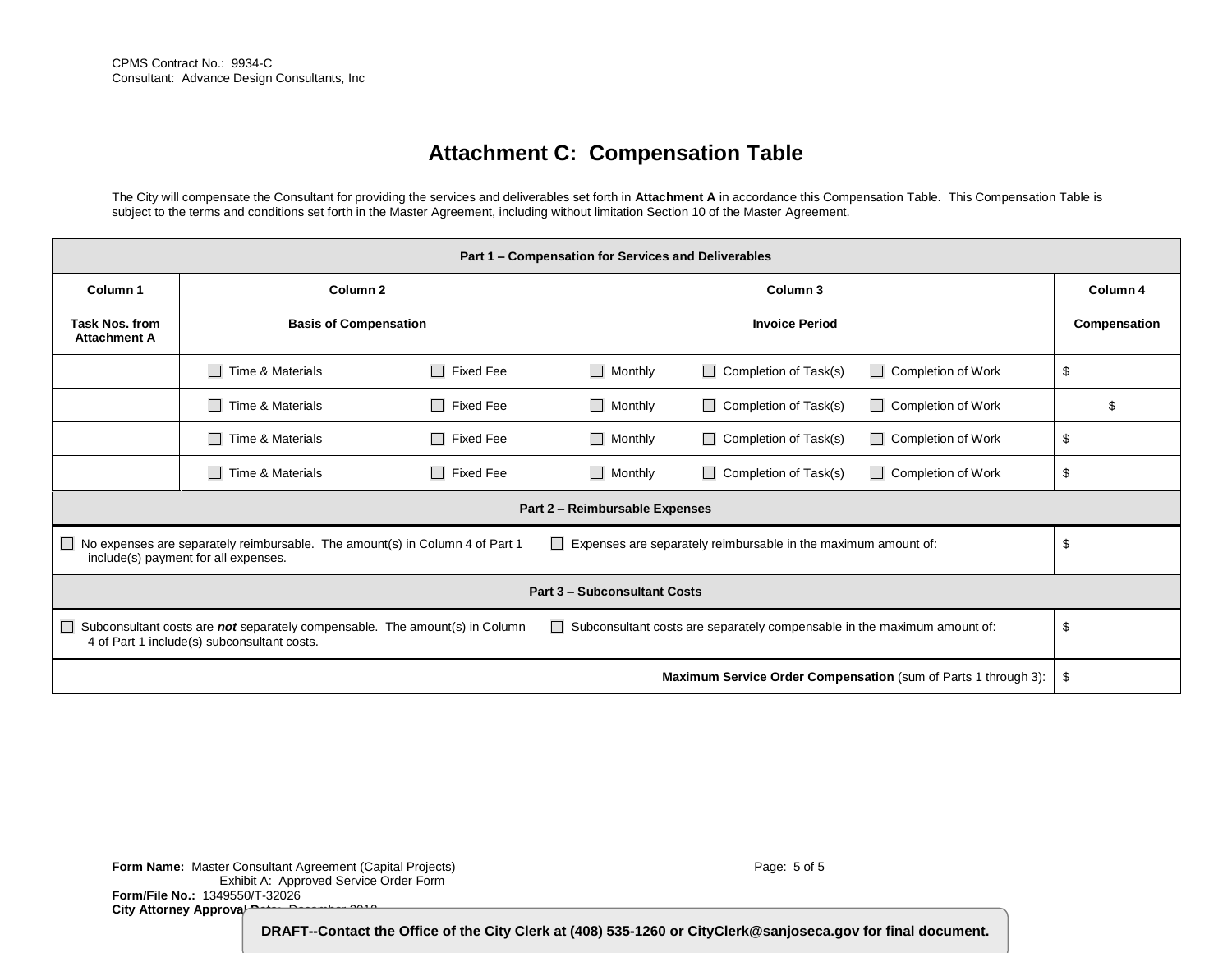# Exhibit B: Schedule of Rates and Charges

(Capital Projects)



998 Park Avenue San Jose, CA 95126 P: 408.297.1881 | F: 408.294.3186 www.adcengineers.com

#### **CHARGE HOURLY RATE SCHEDULE**

| <b>Item</b> | <b>Discipline</b>            | <b>Billing Rate</b> |
|-------------|------------------------------|---------------------|
| 0001        | Principal/Senior Manager     | \$260.00            |
| 0002        | Project Manager              | \$200.00            |
| 0003        | <b>Cost Estimator</b>        | \$175.00            |
| 0004        | Architect                    | \$220.00            |
| 0005        | Architect-Designer           | \$180.00            |
| 0006        | <b>Structural Engineer</b>   | \$220.00            |
| 0007        | <b>Structural Designer</b>   | \$180.00            |
| 0008        | <b>Mechanical Engineer</b>   | \$190.00            |
| 0009        | <b>Mechanical Designer</b>   | \$155.00            |
| 0010        | <b>Electrical Engineer</b>   | \$190.00            |
| 0011        | <b>Electrical Designer</b>   | \$155.00            |
| 0012        | Civil Engineer               | \$200.00            |
| 0013        | <b>Geotechnical Engineer</b> | \$195.00            |
| 0014        | Drafter                      | \$120.00            |
| 0015        | <b>Spec Writer</b>           | \$120.00            |
| 0016        | Clerical                     | \$80.00             |

These hourly rates are based on personnel salaries, overhead, mark-up, and profit.

**Form Name:** Master Consultant Agreement (Capital Projects) Exhibit B: Schedule of Rates and Charges **Form/File No.:** 1349550/T-32026 **City Attorney Approval Date:** December 2018

Page: 1 of 1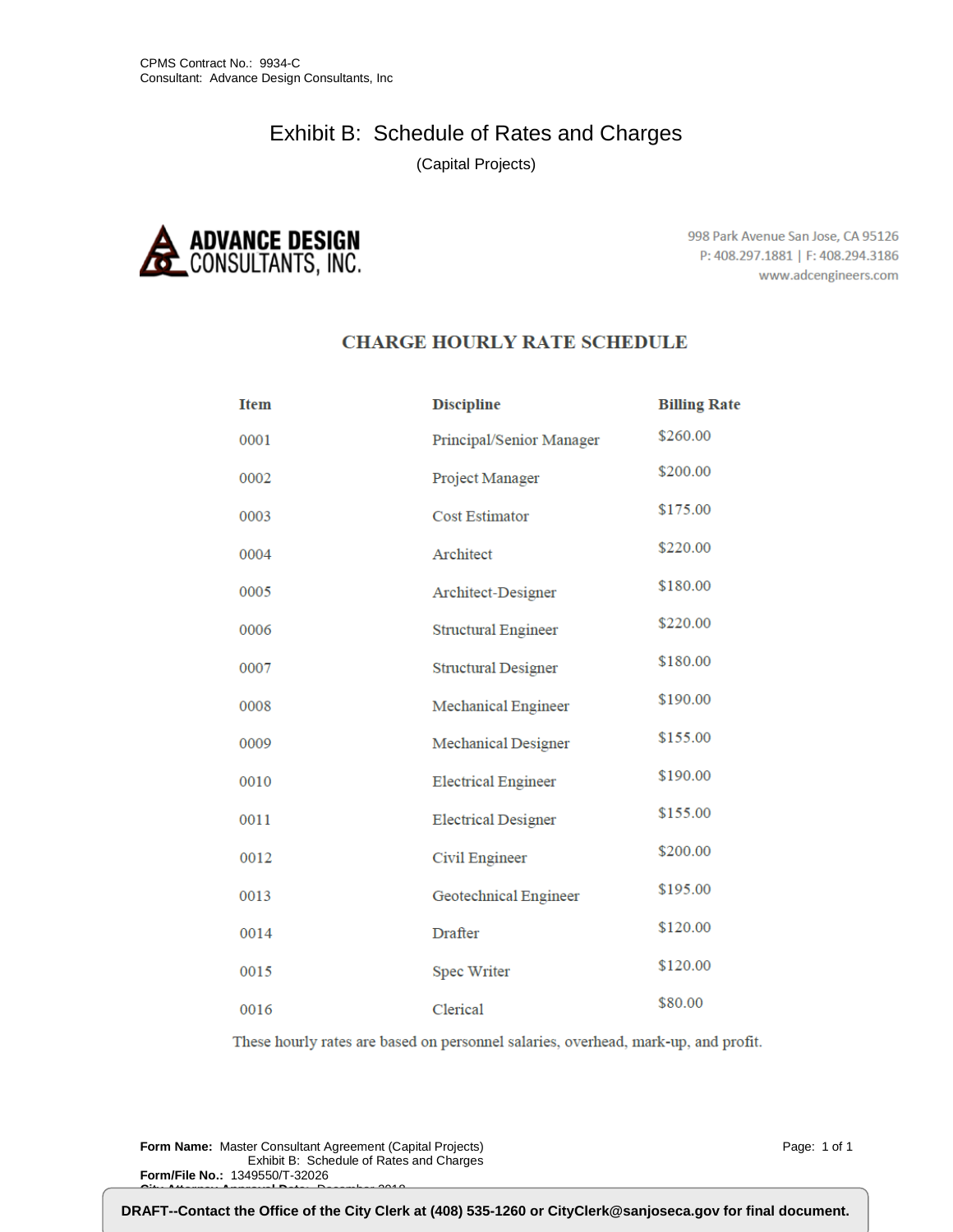## Exhibit C: Insurance Requirements

(Capital Projects)

CONSULTANT, at CONSULTANT's sole cost and expense, shall procure and maintain for the duration of this AGREEMENT insurance against claims for injuries to persons or damages to property which may arise from, or in connection with, the performance of the services hereunder by CONSULTANT, its agents, representatives, employees or subcontractors.

#### **A. Minimum Scope of Insurance**

Coverage shall be at least as broad as:

- 1. The coverage provided by Insurance Services Office Commercial General Liability coverage ("occurrence") Form Number CG 0001; and
- 2. The coverage provided by Insurance Services Office Form Number CA 0001 covering Automobile Liability. Coverage shall be included for all owned, nonowned and hired automobiles; and
- 3. Workers' Compensation insurance as required by the California Labor Code and Employers Liability insurance; and
- 4. Professional Liability Errors and Omissions insurance for all Professional Services.

There shall be no endorsement reducing the scope of coverage required above unless approved by the CITY's Risk Manager.

#### **B. Minimum Limits of Insurance**

CONSULTANT shall maintain limits no less than:

- 1. Commercial General Liability: \$1,000,000 per occurrence for bodily injury, personal injury and property damage. If Commercial Liability Insurance or other form with a general aggregate limit is used, either the general aggregate limit shall apply separately to this project/location or the general aggregate limit shall be twice the required occurrence limit; and
- 2. Automobile Liability: \$1,000,000 combined single limit per accident for bodily injury and property damage; and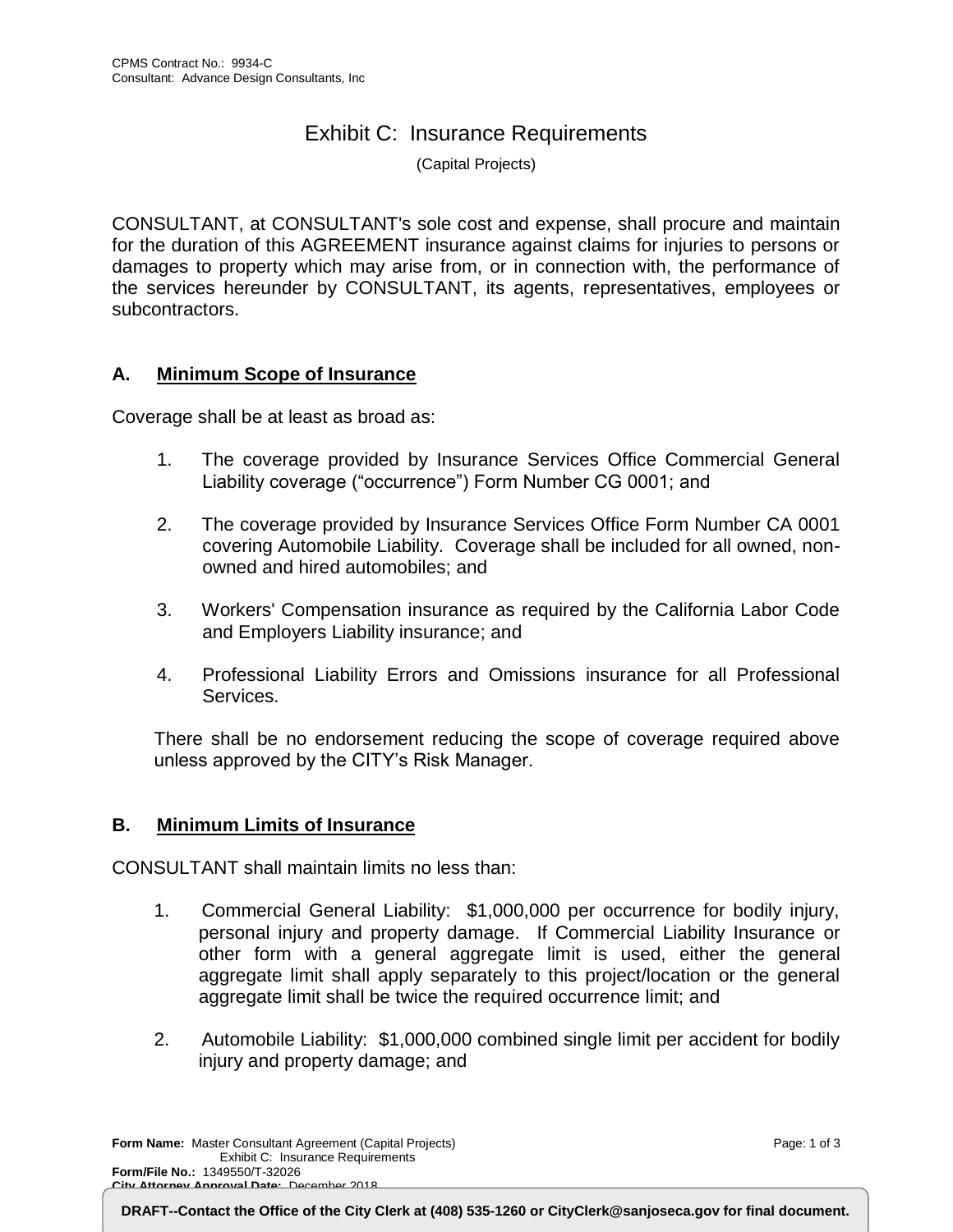- 3. Workers' Compensation and Employers Liability: Workers' Compensation limits as required by the California Labor Code and Employers Liability limits of \$1,000,000 per accident; and
- 4. Professional Liability Errors and Omissions: \$1,000,000 per claim and \$1,000,000 aggregate, coverage to be maintained following completion of work on project for 3 years or, if policy is canceled, extended reporting period to equal the same.

#### **C. Deductibles and Self-Insured Retentions**

Any deductibles or self-insured retentions must be declared to the CITY's Risk Manager.

#### **D**. **Other Insurance Provisions**

The policies are to contain, or be endorsed to contain, the following provisions:

- 1. Commercial General Liability and Automobile Liability Coverages
	- a. The City of San Jose, its officers, employees, agents and contractors are to be covered as additional insureds as respects: Liability arising out of activities performed by or on behalf of, CONSULTANT; products and completed operations of CONSULTANT; premises owned, leased or used by CONSULTANT; and automobiles owned, leased, hired or borrowed by CONSULTANT. The coverage shall contain no special limitations on the scope of protection afforded to CITY, its officers, employees, agents and contractors.
	- b. CONSULTANT's insurance coverage shall be primary insurance as respects CITY, its officers, employees, agents and contractors. Any insurance or self-insurance maintained by CITY, its officers, employees, agents or contractors shall be excess of CONSULTANT's insurance and shall not contribute with it.
	- c. Any failure to comply with reporting provisions of the policies by CONSULTANT shall not affect coverage provided CITY, its officers, employees, agents, or contractors.
	- d. Coverage shall state that CONSULTANT's insurance shall apply separately to each insured against whom claim is made or suit is brought, except with respect to the limits of the insurer's liability.